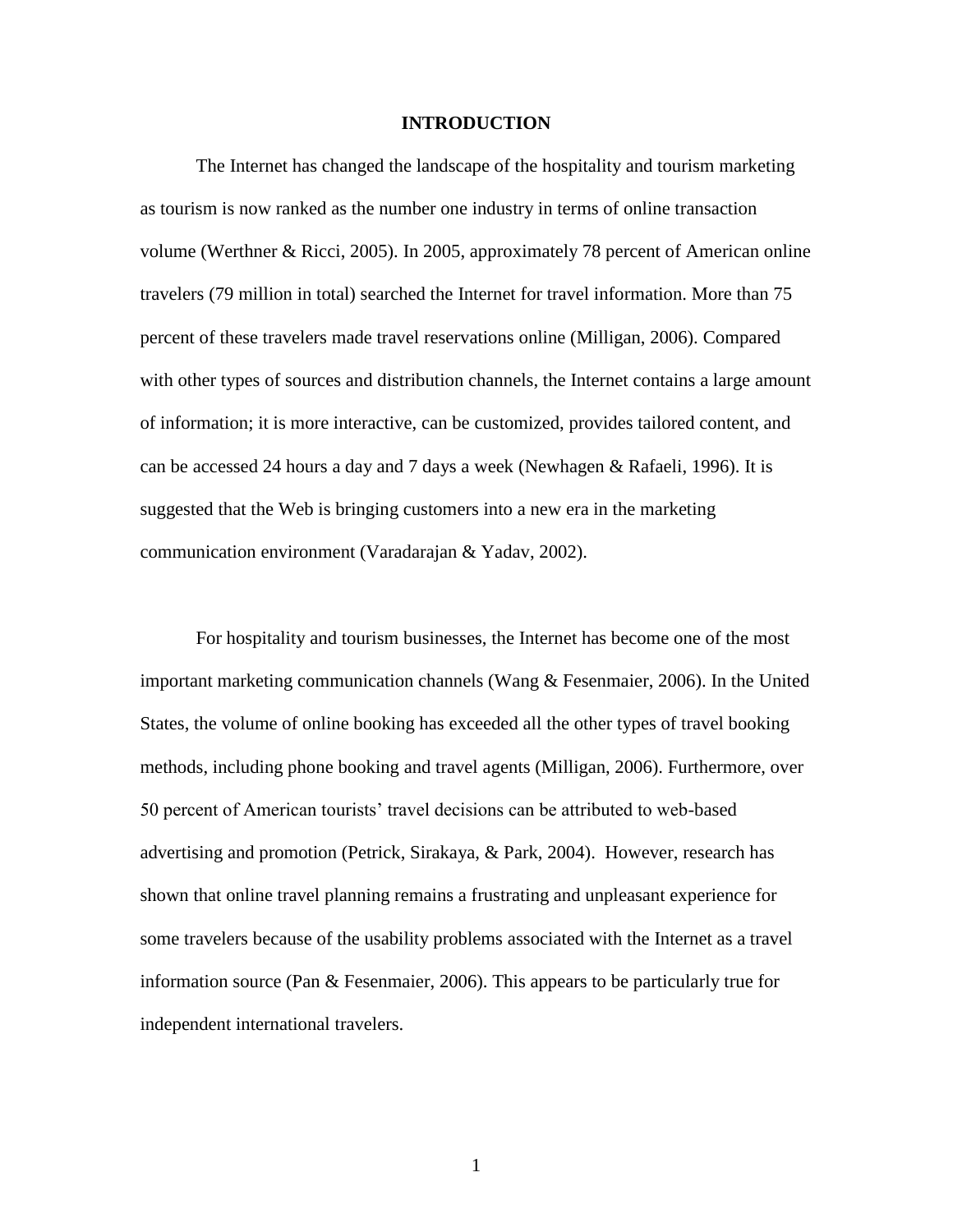One country in particular need of such studies is China. International tourism in China has been regarded by its government as an effective tool for gaining foreignexchange earnings and promoting the nation's culture and positive image to the rest of the modern world (Holt, 2002). Consequently, the country has persistently promoted itself as an international tourism destination (Holt, 2002) and as a result, China's tourism industry has experienced significant growth in recent decades. The latest United Nations World Tourism Organization (UNWTO) statistics illustrates that in 2005, overseas tourism arrivals to China reached 49.6 million with a growth rate of six percent expected for 2006 (Wright, 2007). UNWTO further estimated that China would become the worlds' top tourist destination by 2020 (Standeven & De Knop, 1999, p. 322).

As China's tourism industry grows and attracts more independent travelers from western countries, catering to the informational needs of western travelers becomes more crucial. However, the differing cultures between host and guest countries may add barriers in the trip planning experience. Although studies on the specific role cultural background plays in travel planning are still lacking (Jarvenpaa & Tractinsky, 1999), factors such as cultural values, rules of social behavior, and forms of interaction have been consistently suggested to influence tourists' behavior and perceptions of service (Crotts, 2004; Crotts & Erdmann, 2000; Philipp, 1993; Reisinger & Turner, 1997; Reisinger & Turner, 2002a, 2002b; Seddighi, Nuttall, & Theocharous, 2001). A better understanding of international travelers' online travel planning experience and informational needs is of both theoretical and practical significance. This study intends to explore the satisfaction and barriers of online trip planning to China by using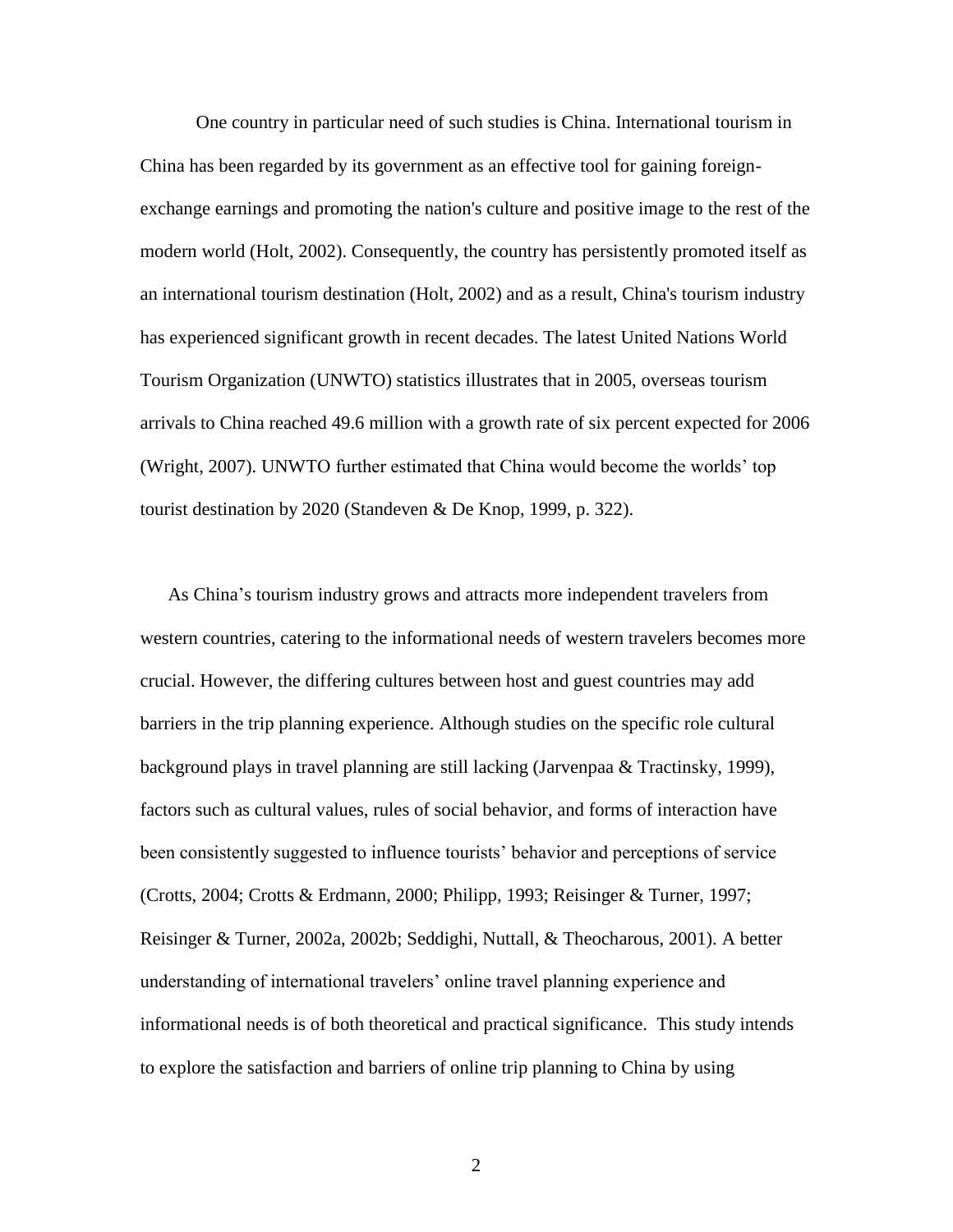American students as a sampling population since the students will be the future independent travelers. Furthermore, the college student population is a well-educated and technology-savvy group; those problems and difficulties they encountered during online planning process are more likely to be encountered by other independent travelers. The major research questions are:

- 1) What is the satisfaction level when the independent travelers conduct online trip planning to China?
- 2) What are the usability problems and barriers independent travelers face when planning trips to China?
- 3) How much of those usability problems are caused by cultural barriers?

The following paragraphs detail relevant literature, following by the description of the mixed methodology; the results, implications for online marketing, and the limitations of the research are discussed later in the paper.

#### **LITERATURE REVIEW**

Chinese tourism industry has been active in the area of promoting its destinations through the Internet (Holt, 2002). Since the emergence of the country's first tourism web site (www.ctn.com.cn) in 1996, China has experienced substantial growth in terms of online travel information (Lu & Lu, 2002). Among those Chinese tourism web sites, the majority are scenic spots or attraction sites, government's official destination sites, and travel agents' sites (Lu & Lu, 2002). Many of these Chinese websites attempt to boost international tourism in the local area and have achieved success at different levels.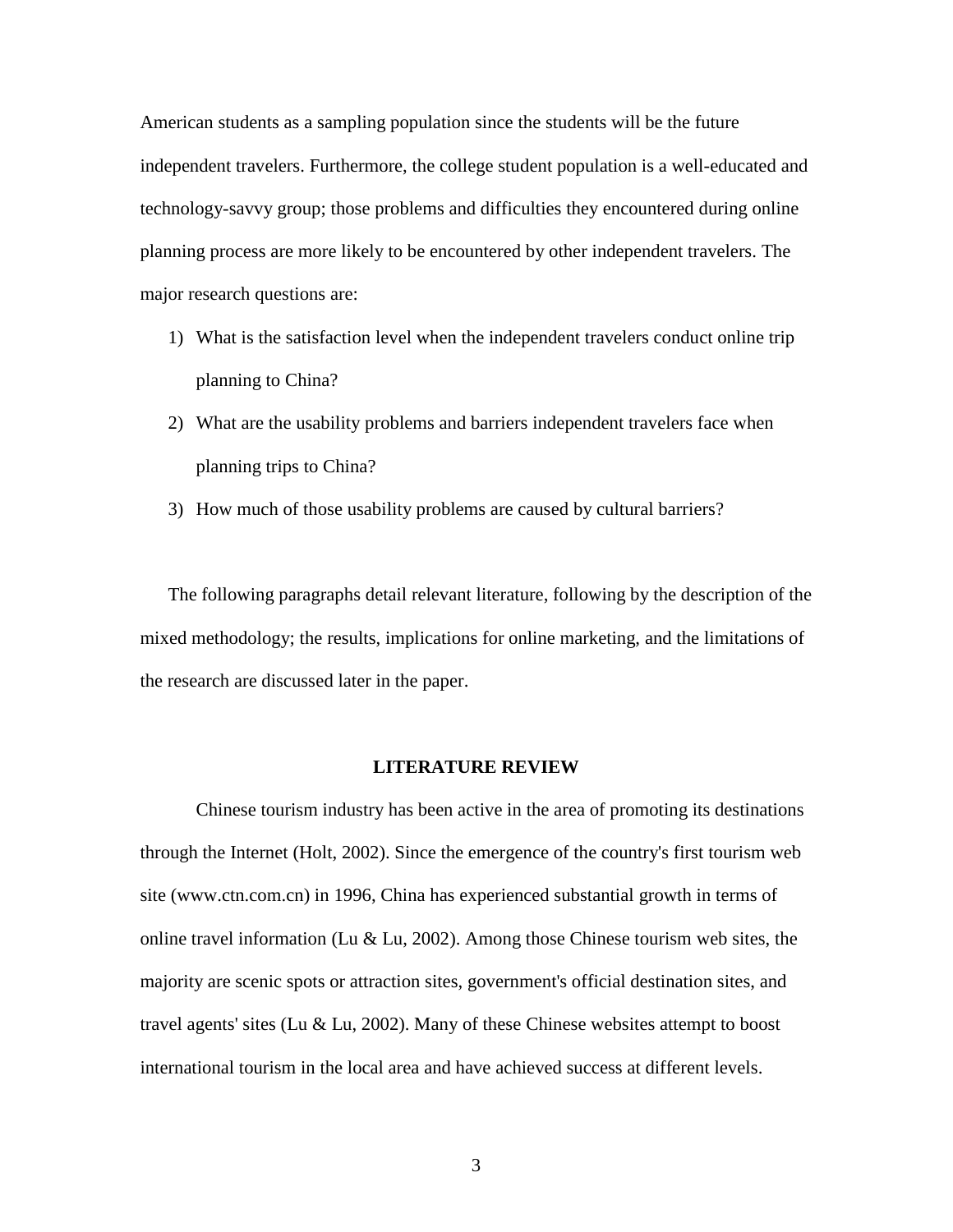However, how this tourist information is interpreted and used by independent international travelers is still largely unknown. Online trip planning behavior is related to many areas of studies. This section reviews relevant literature in travel information search, trip planning, usability research in online environment, and cultures and web design.

#### *Travel Information Search and Trip Planning*

The traditional view of travel information search is closely related to travel decision making and can be viewed as information processing (Engel, Blackwell & Miniard, 1990; Bettman, 1979). In the purchasing process, a consumer will go through a series of stages including: need recognition; information search; alternative evaluation; decision making, and post-purchase evaluation (Engel et al., 1990). Past research has shown that travel planning is an information intensive activity which involves many subdecisions (Jeng, 1999). The process can be viewed as a hierarchical, dynamic, multi-stage and contingent process; these sub-decisions have different centrality and rigidity levels which are inter-dependent. Core decisions are made at the beginning of travel planning and are usually hard to change (high rigidity) and therefore, set the context for subsequent sub-decisions (Jeng, 1999).

Many factors influence the direction and degree of travel information search. Situational and environmental factors, trip stages, and the nature of the product determine the type of information search consumers engage in during a purchasing process (Vogt, 1993). Research has shown that travelers' needs and behavior change during different trip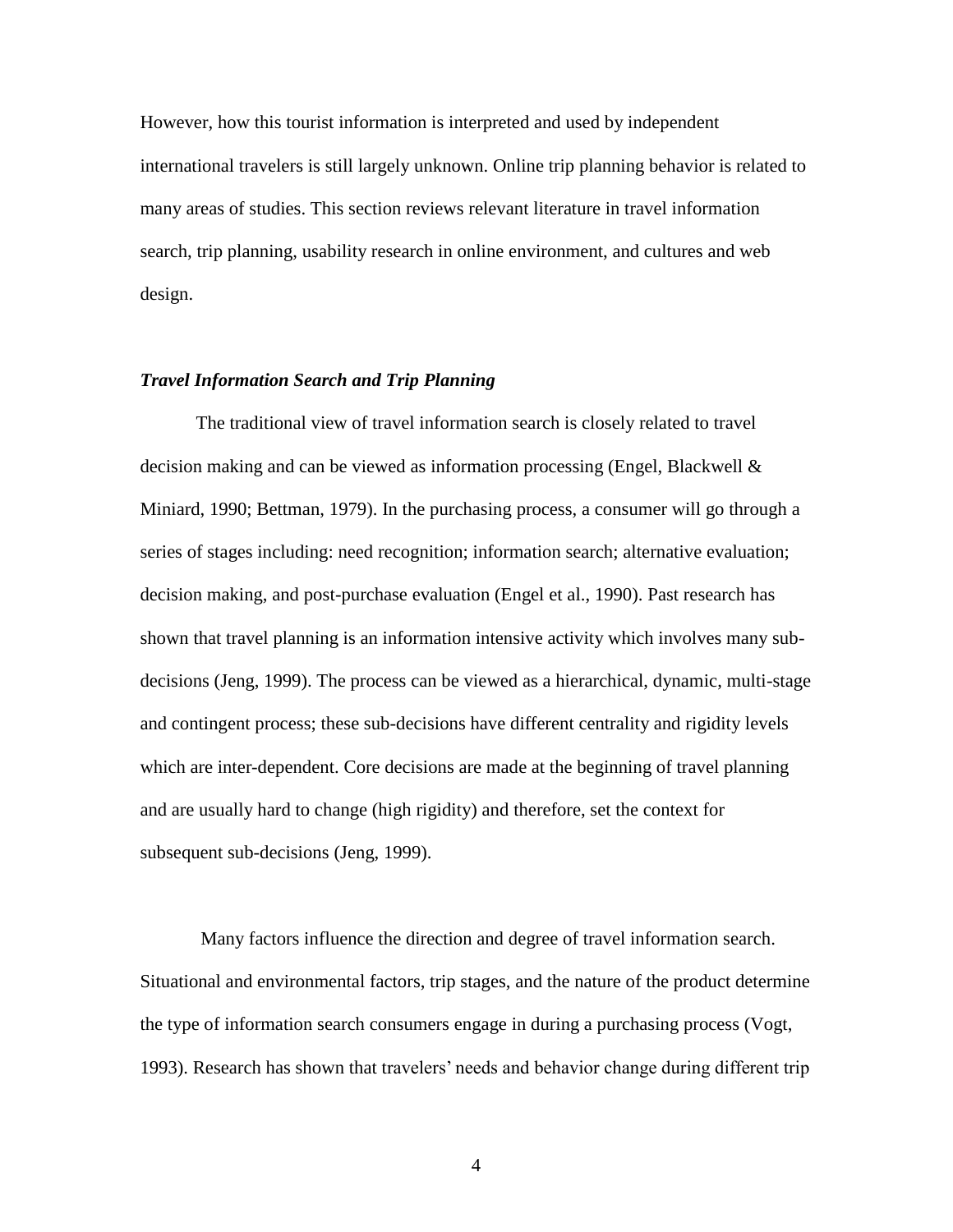stages, and they have different preferences for country, state, and city level destination marketing organization web sites (Choi, Lehto, & Oleary, 2007). A study in 2001 sponsored by Canadian Tourism Commission indicated that travel information search and product purchase are different depending on travel product categories in the pre-trip stage, and travel experiences influence travel information search and product purchase (Jun, Vogt, & MacKay, 2007). Morrison and colleagues (2001) also wrote that travelers feel more comfortable purchasing low-risk products (flights, lodging, and car rentals) online and less comfortable purchasing high-risk products (e.g. travel packages) (Morrison, Jing, O'Leary & Cai, 2001; Card, Chen, & Cole, 2003).

Other determinants of information search include the travel information searchers' individual characteristics such as gender, value systems, their product knowledge and/or self-assessed knowledge, product involvement, views of decision risks, attitude toward products and intentions (Jeng, 1999). Female and male travelers search and process tourist information differently: females tended to spend more time on the Internet and had a more favorable attitude toward both online and offline information sources. They also have higher involvement with information search, visit more web sites, and visit them more frequently (Kim, Lehto, & Morrison, 2007). Further, prior experience and knowledge with a destination will influence the content of search (types of information sought) and degree of search (time spent online) (Lehto, Kim, & Morrison, 2006). Mature or senior travelers prefer printed brochures as their major source of travel information and decision-making (Lin, 2005). Demographic characteristics of gender and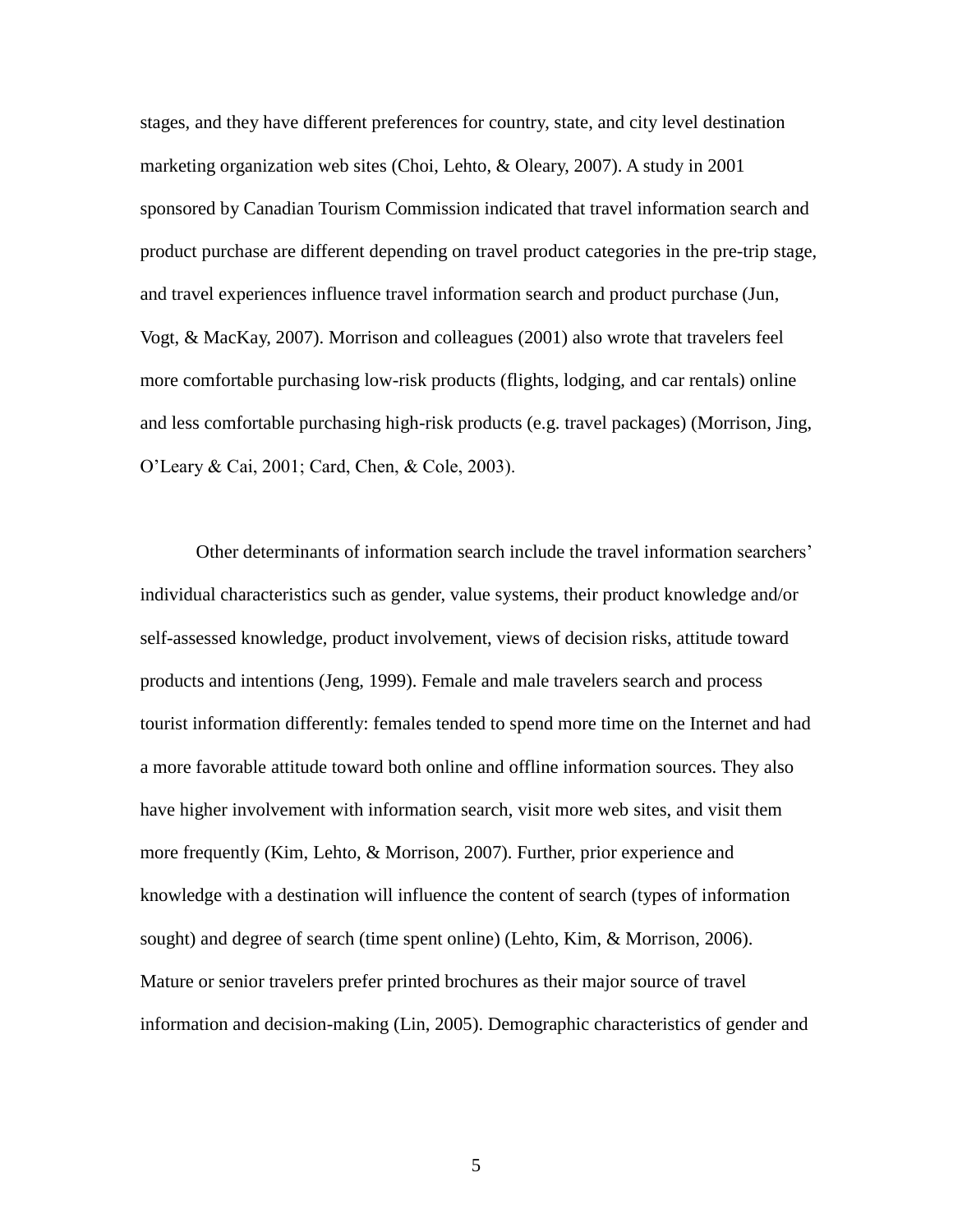household income and situational factors of trip purpose and travel party type were significantly related to tourists' choices of information sources (Luo, Feng, & Cai, 2005).

Regarding information sources used, past research shows that travelers use a combination of sources while planning trips (Fodness & Murray, 1999). Local experts are used mainly as at-destination information sources (Rompf, DiPietro, & Ricci, 2005). When users search tourist information online, search engines play an important role (Ho & Liu, 2005). A study on travel information search behavior among different age groups showed that from 1995 to 2000 there was a large increase in Internet usage for travel information search purpose across all age groups and specifically the baby boomer generation surprisingly adopted the Internet more often as a trip planning tool (Beldona, 2007).

For independent travelers to a foreign destination, the Internet might be one of the most important trip planning tools. Foreign visitors to a novel destination will most likely lack the cultural and geographic background knowledge related to that destination; their trip planning will be more information-intensive and cognitively demanding compared to planning trips to a familiar destination. When an American traveler plans a trip online to an unfamiliar destination with a different culture like China, many aspects of the trip will be determined by his/her level of knowledge about China. Factors such as the geographical locations of different cities and attractions; knowledge of the Chinese language; and familiarity with the Chinese culture all will affect the need for information. Using Gursoy and McCleary's (2004) terms, familiarity and expertise play a central role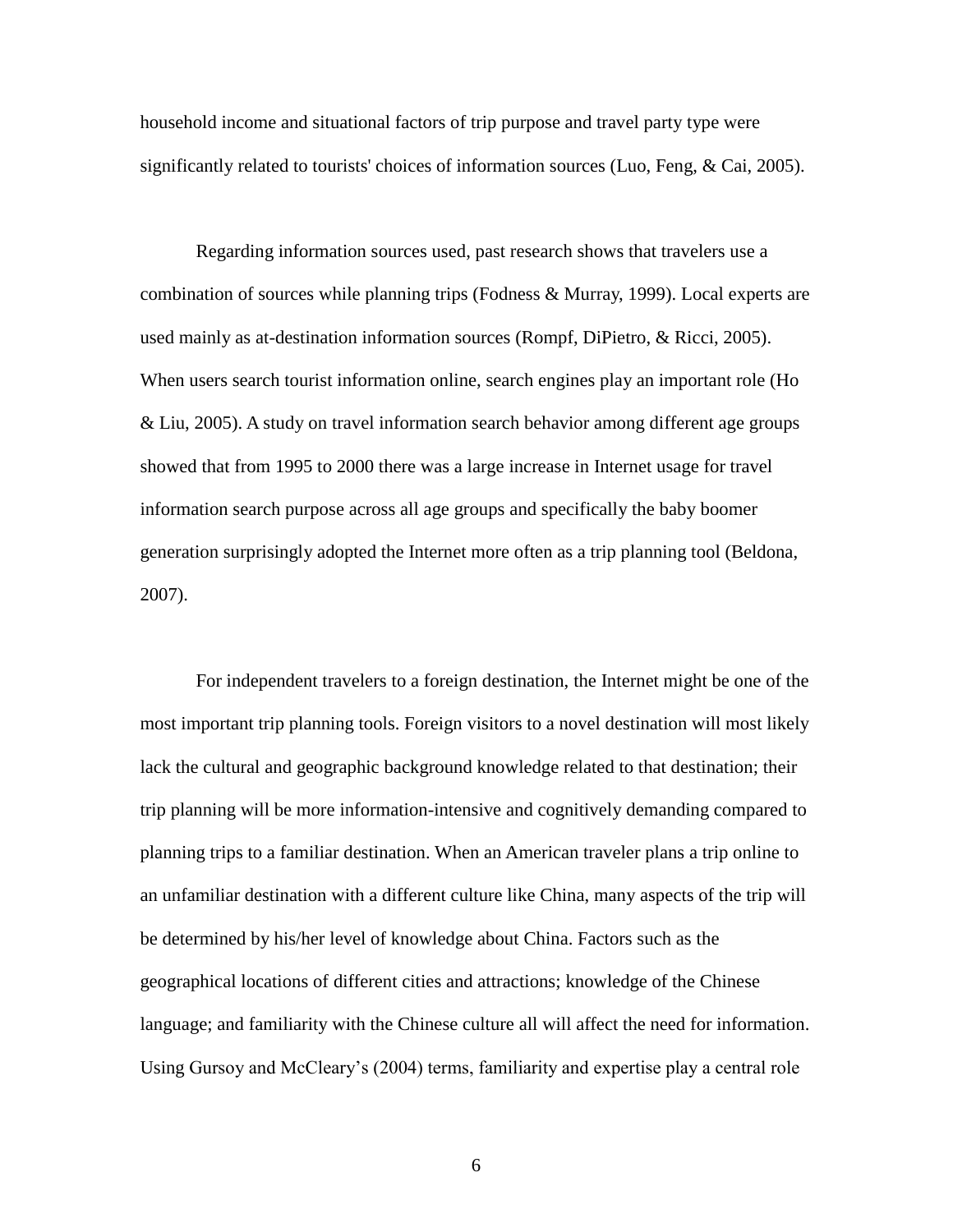in travelers' internal and external information search. However, it is still not clear how a lack of background knowledge about the culture of China would influence one's trip planning process and how well online travel information about China fulfills the needs of western independent travelers.

#### *Usability Problems in Online Environment*

As one of the most important information sources and trip planning tools, the main advantage of the Internet is that large amounts of information can be accessed rather quickly and that the organization of the information is flexible. On the other hand, hypertext does not have a conventional structure that leads the user through documents and the user is completely unrestricted in terms of where to go and which hyperlink to click; therefore, the hypertext systems require the user to exert more cognitive effort.

Usability refers to the degree of ease of use when the system and the user can communicate with each other clearly and without misunderstanding (Benbunan-Fich, 2001). Nielson (1996) defines usability as the quality of user experience when interacting with an information system or a piece of software. Usability problems occur when a user has errors, frustration, misunderstanding, or difficulties when interacting with an information system (Benbunan-Fich, 2001). Mental models are a central concept in examining usability problems in online systems (Shneiderman & Plaisant, 2005). The mismatch between mental models of users and the models of the information system will contribute to usability problems and difficulties an online user encounter. Observations, verbal protocols, field study can be used to identify usability problems. Many usability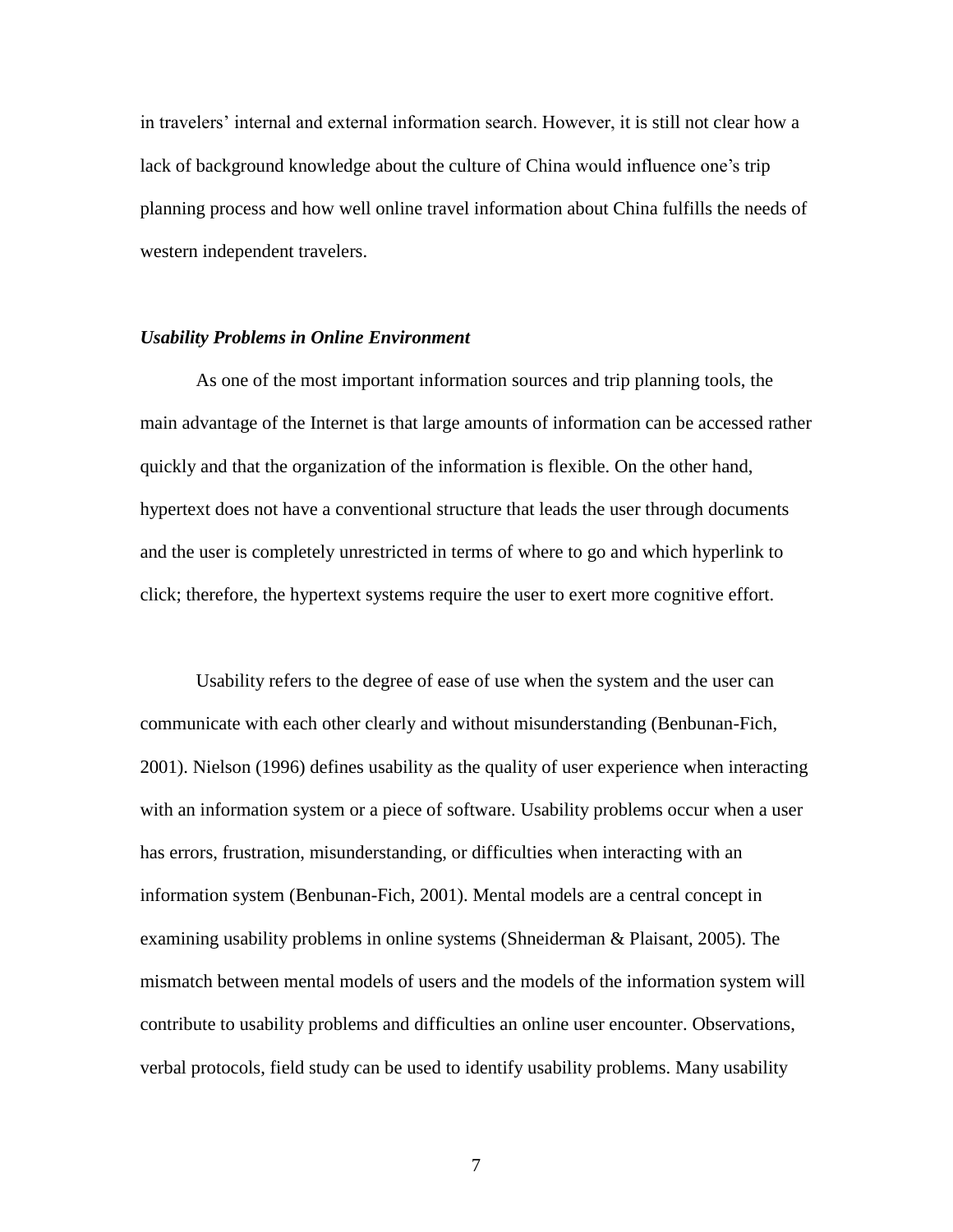studies have been conducted and published in various areas. For example, a study conducted by Bilal (2000) with middle-school students showed that students always used natural language to do information search which may not be supported by the search engine. In this study students often did not find the information they were searching for because the terms these used were either too broad or too narrow. A usability study on a commercial web site showed that crowded content, poor navigation, and cumbersome interactivity caused many usability problems (Benbunan-Fich, 2001).

These studies suggest that the background knowledge and mental models of the information searchers will influence the number or type of usability problems they will encounter. When an information searcher is from a different culture, their expectations and mental models might be dramatically different from those of web designers in the destination country. As a result, it will influence their navigation and information processing, potentially causing a higher number of usability issues.

## *Cultures and Web Design*

Culture is a loaded concept since it is defined by different disciplines (Barber & Badre, 1998). In this research, the concept of culture is used loosely to distinguish different countries and their online communication styles. This term in the current paper does not intend to imply all the connotations it carries but rather provides means for discourse on online communication styles and user characteristics from different countries (Barber & Badre, 1998).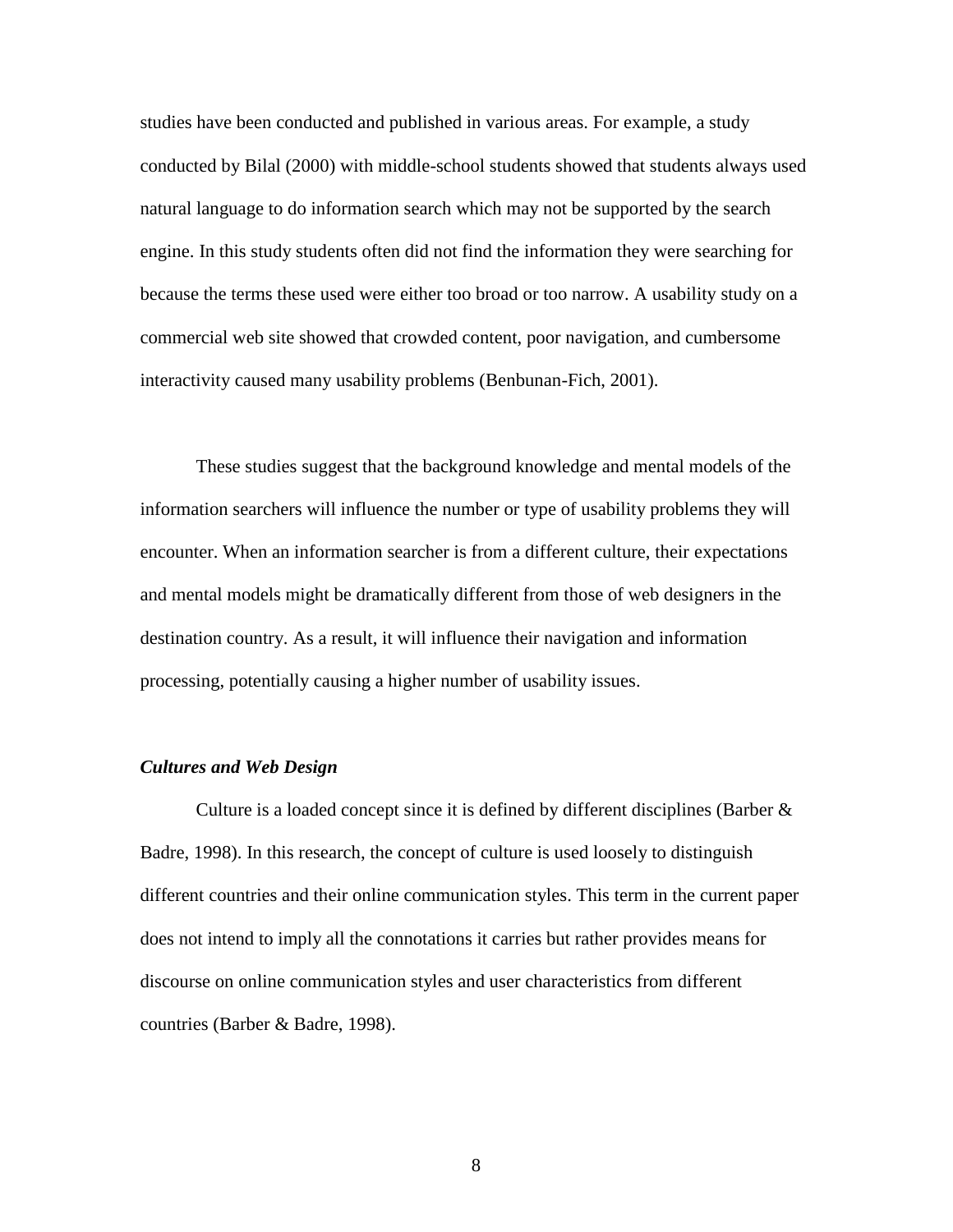Research has shown that users of different cultural backgrounds vary in their way of using the Internet and culture influences perceptions of Internet marketing (Tian & Emery, 2002) For example, people from different cultures prefer different types of visual elements on the sites such as graphics (Singh et al 2003; Sun, 2001). Culture also affects user reactions to the Internet including consumer trust (Jarvenpaa et al., 1999) and web site development (Junglas & Watson, 2004; Sun, 2001). In the meantime, web sites from different cultures also adopted different styles such as the usages of text and images. As a result, users' acceptance of web site design features differs across cultures (Cyr & Trevor-Smith, 2004; Evers & Day, 1997; Nielsen & del Galdo, 1996).

If a web site's target audience includes people from other nations, the web site should be internationalized. That is, the web site should reach the users beyond the national boundary of the site's origin (Alvarez et al., 1998). To make the web sites international, various factors should be considered including target audience's needs, web content and organization, and graphic design (Alvarez et al., 1998). Consider, for example, that the color red indicates danger I the U.S. but happiness in China (Alvarez et al., 1998). Internationalization of a web site involves two steps (Gribbons, 1997): the first step is globalization. A global web site has no cultural-specific information and features. Instead, it has the universally accepted interaction styles, content and functionality. The second step is localization. Localizing a web site means adjusting the global web site to fit users' needs in different regions. This process includes much more than just translating languages. On the surface level of localization, features such as dates, measurement, currency, weights, names, and addresses should be familiar to target users. On the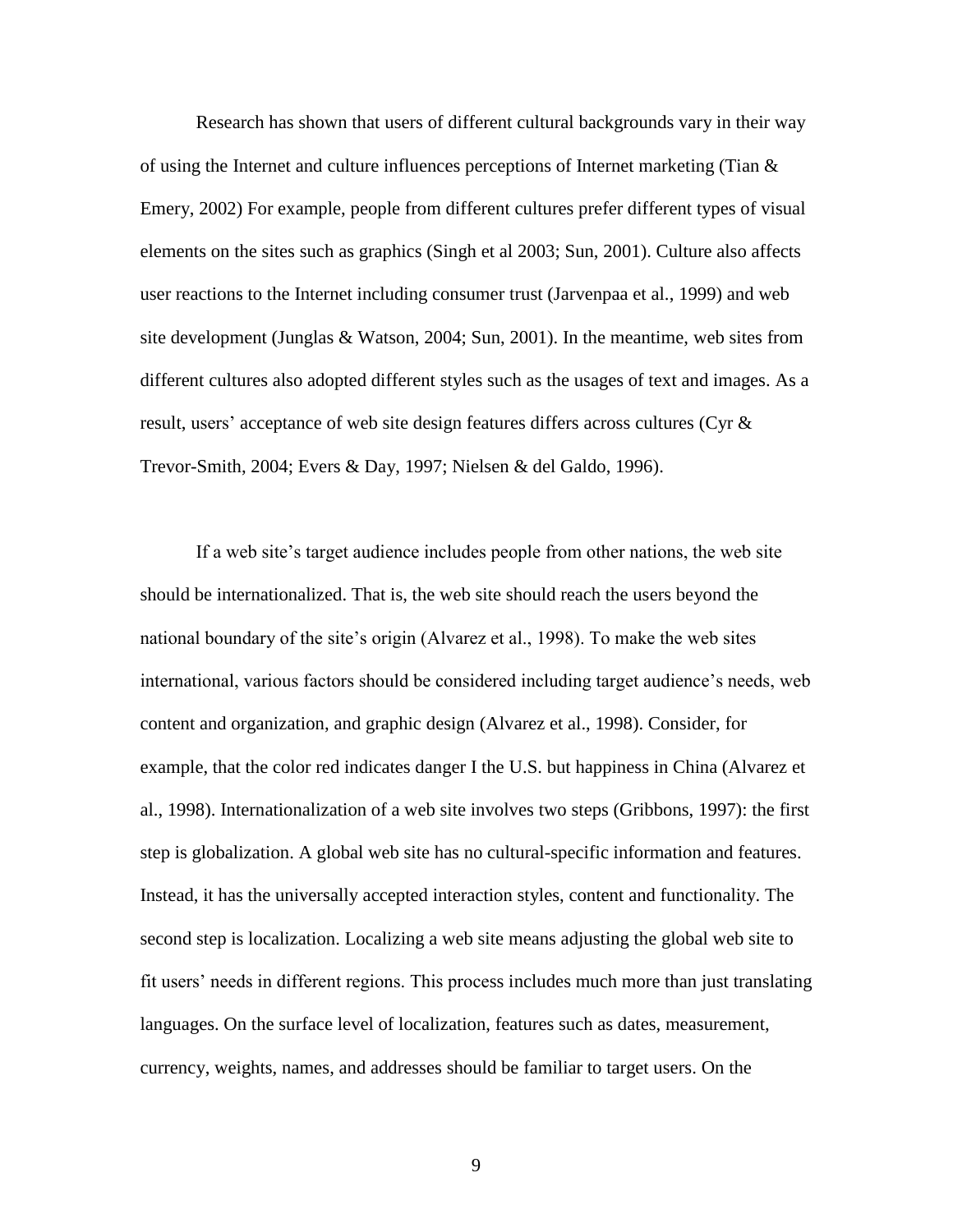cultural level of localization, features including images, colors, logic, aesthetic appeal, and functionality pattern should fit target users' tradition (Gribbons, 1997). In addition, cultural markers, the design elements that are more preferred within a particular cultural group, are often used on the web sites to localize web sites on the cultural level (Barber  $\&$ Badre, 1998). The use of cultural markers can increase the usability of multilingual web pages (Sun, 2001).

Studies examining localization of web sites found that various design elements, such as graphics, colors, layout, language, and content are significantly different among web sites from various countries (Cyr &Trevor-Smith, 2004). To increase the effectiveness of the web sites, researchers have proposed the concept of cultural congruity - the congruity of a web site with a user's culture (Luna et al., 2002). Cultural congruity can be achieved in two ways: content congruity and structural congruity. Content congruity means the inclusion of culture specific content and structural congruity means using the structures that targeted cultures prefer.

American web sites have made efforts to adapt to local cultures (Singh et al., 2003; Sun, 2001; Luna et al., 2002).Comparison of a Finnish and English web site of a Finnish company shows that the two web sites differ in content (Yli-Jokipii, 2001). The Chinese and English versions of a tourist city in China also suggest that the two web sites are different in content, use of color and animations and web site layout (Holt, 2002). These evidences show that the web site designers may have considered the needs of global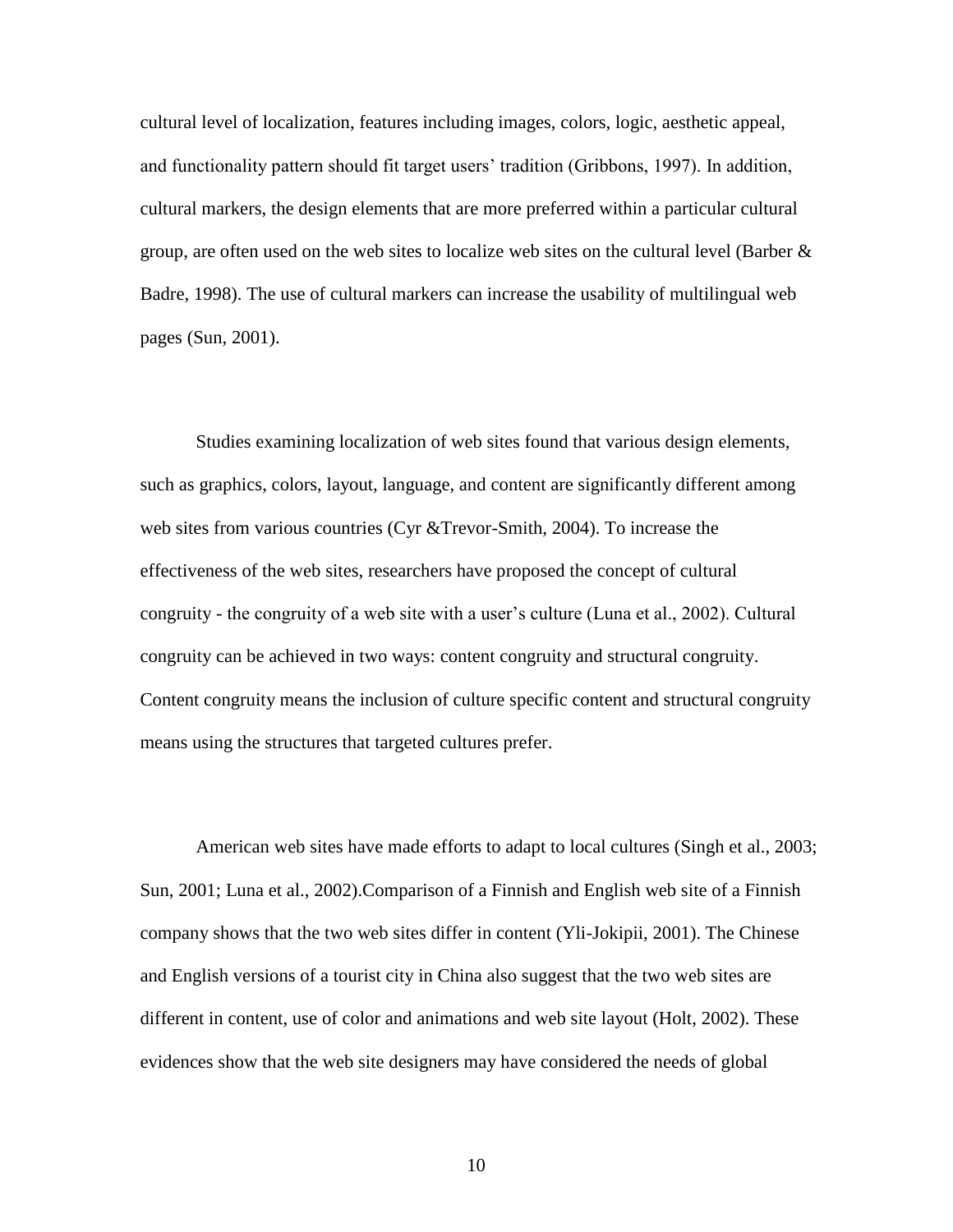audience when they created these web sites. However, few studies have examined the effectiveness of web sites targeting for global audiences.

In conclusion, the literature reviewed suggests that on the searchers' side, cultural background and mental models will influence users' view and trust on different web sites; on the designers' side, different web sites from various cultures will have different design elements which may cater users in their own cultures. To appeal to audience from a different culture, internationalization is necessary which includes globalization and localization. In order to explore the difficulties and problems the trip planners encounter and cultural barriers which contribute to those problem, the authors detail a mixed methodology used in the study in the following sections.

#### **METHODOLOGY**

The present paper reports major findings from a research project on college students' online planning behavior. In this research, a quasi-experiment was conducted to examine American college students' online travel planning behavior to China. Even though most students have limited budget for traveling abroad, they are highly educated and more technology-savvy, and likely to be future independent travelers to China. Further, considering the purpose and exploratory nature of this study, college students, a relatively homogeneous group, are deemed to be appropriate subjects. A mixed methods approach used in similar previous studies (Pan & Fesenmaier, 2006; Backlund, Skaner, Monthgomery, Bring & Strender, 2003; Vining & Fishwick, 1991), which integrated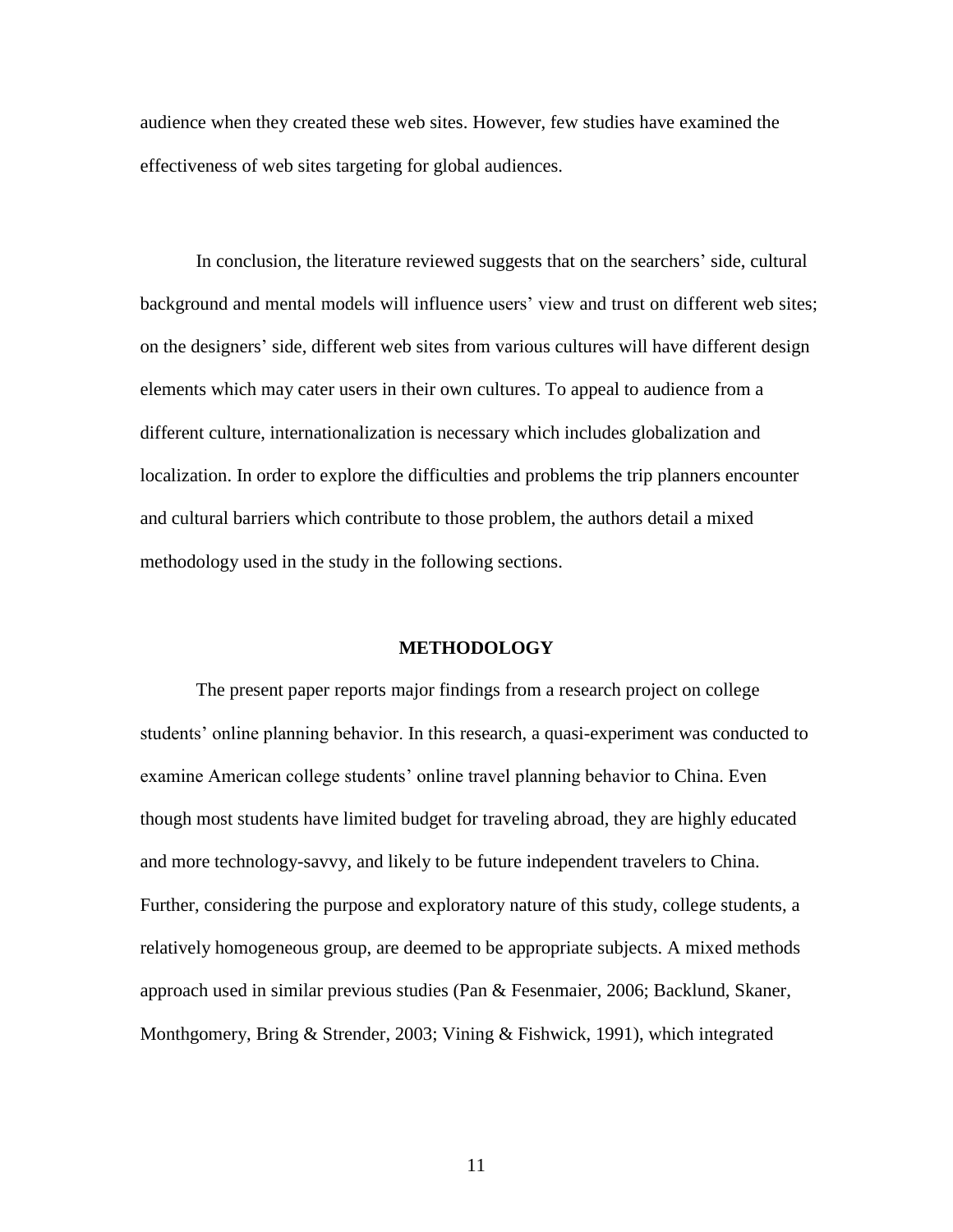think-aloud protocol combined with a process tracing method, log analysis and survey techniques, was adopted.

In the study, 34 undergraduate students from a southeastern public university in the United States were recruited. Two subjects have been to China so their experiment data were excluded from this analysis to ensure that the subjects were planning trips to a foreign culture which they do not have any prior experience. The rest (32 subjects) are mostly sophomore, junior, and senior level students in business-related majors. The subjects were first informed about the goal of the study and ensured their confidentiality. The subjects were asked to fill out an online survey first. The goal of this pre-exercise survey was to collect each subject's individual characteristics, including their travel experience, information search styles, and their organic image about China.

After the initial survey, the subjects were asked to familiarize themselves with the think-aloud method as prescribed by Ramney and Boren (2001). This was done by asking them, prior to their trip planning exercise, to find the local weather online. After this, a travel planning exercise to China was conducted; the subjects were told to plan a week-long (December 15th to December 22th) trip to China for their winter break. S/he needs to decide where to visit during the stay in China. The subject needs to find out the cities s/he plans to visit and the attractions and restaurants in each city s/he would like to visit. Due to time limitation, the subject was asked not to worry about airline tickets and hotel rooms and also s/he has unlimited budget; instead, the subject was asked to focus on the cities, attractions, and restaurants the subject was interested.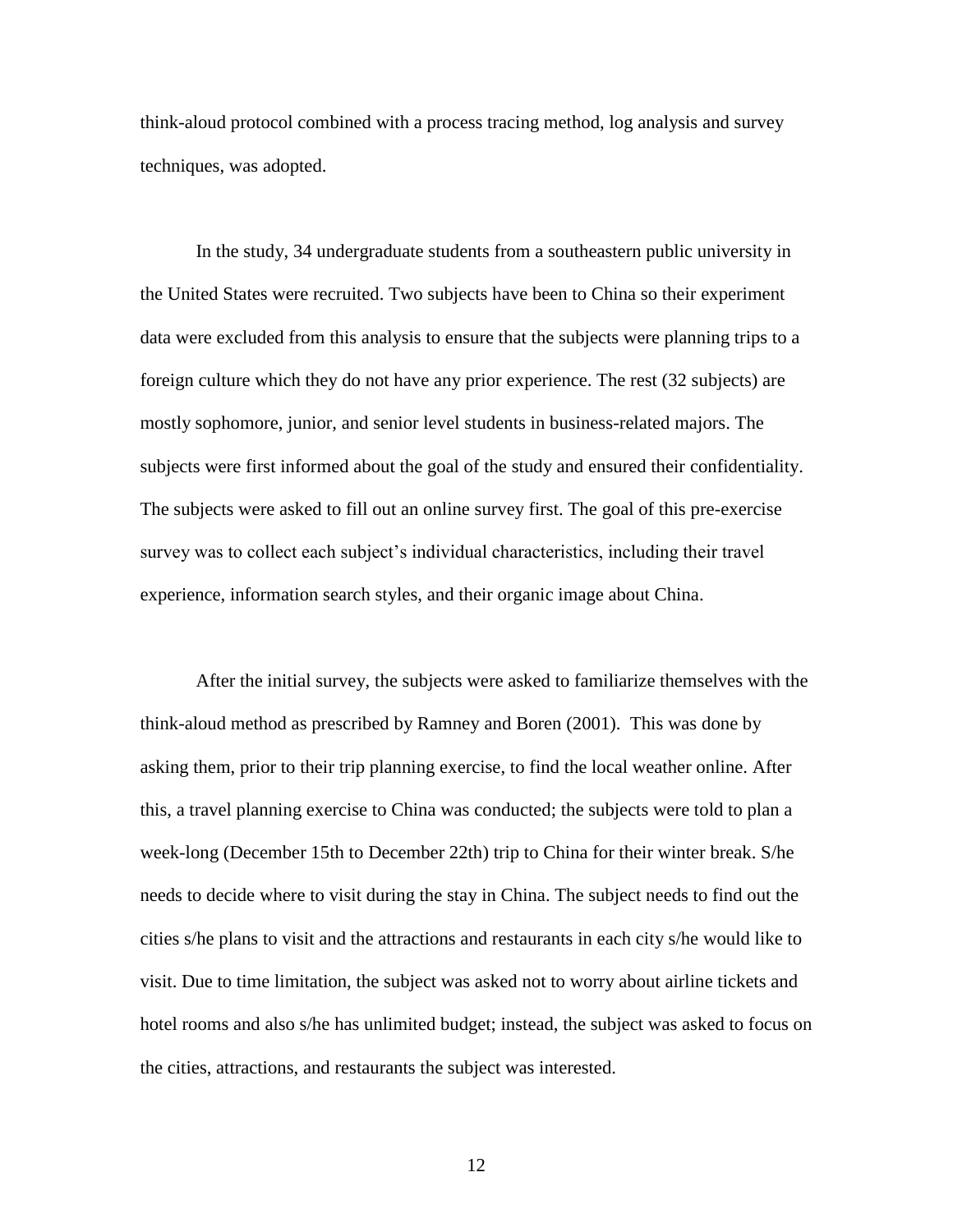After the trip planning exercise was completed, the subject filled out a postexercise online survey regarding their levels of satisfaction toward their travel information search and trip planning process. The post-exercise survey measured subjects' process and outcome satisfaction (de Bruijin and de Vreede, 1999), induced image, and several other related characteristics. The total session lasted less than one hour, in which the travel planning exercise was limited to 50 minutes. During this process, the researcher was seated besides the subject and took field notes. The researcher remained quiet except when the subject had confusion regarding the study itself or when the subject stopped verbalizing his/her experience. At the latter cases, the researcher would remind the subject to keep talking.

A screen capturing software, Camtasia Studio, was used to capture their online activity into a movie file (TechSmith, 2006) and a parental control software, PC Tattletale (PC Tattletale, 2006), was used to capture the web pages the subjects have accessed.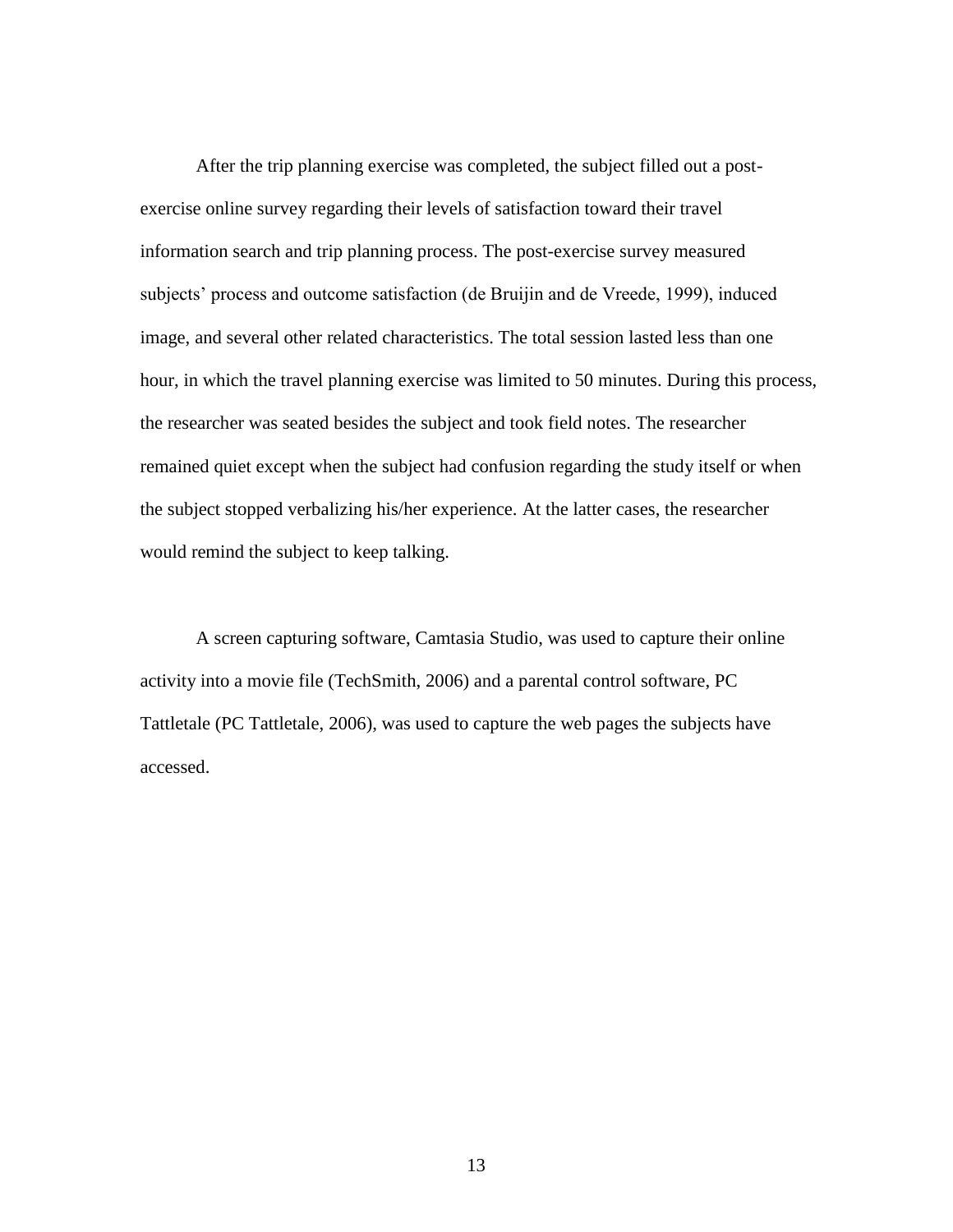#### **DATA ANALYSIS AND RESULTS**

After the collection of data, the click streams, the screen captured movies, and the survey results were triangulated by timestamps to provide a detailed picture of the subjects' trip planning behavior. The demographics were tabulated from the pre-exercise survey; the details on the web sites and web pages visited were captured in the clickstream.

Three different researchers open-coded the screen captured movies in order to discover the usability problems and barriers. After the interviews were conducted, a transcription of proceedings was developed which incorporated both the think-aloud protocol and process tracing method. In the case of this research, the participants' onscreen actions and verbalization explaining those actions were coded. The data were then open-coded as described by Straus (1987) through critical incident analysis (Carroll, Koenemann- Belliveau, Rosson, & Singley, 1993). According to Carroll et al.(1993), a critical incident is an event observed during task performance that is a significant indicator of some factors defining the objective of the study. Critical incidents were used to evaluate usability problems, which occur when a user has errors, frustration, misunderstanding, or difficulties while interacting with an information system (Benbunan-Fich, 2001; Pan et al., 2006). In this process the researchers examined the field notes, transcripts and the log for each interview. They then met and discussed individual interpretations to ensure inter-rater reliability. Based on that discussion, main categories were developed. In the second phase, three researchers coded the main texts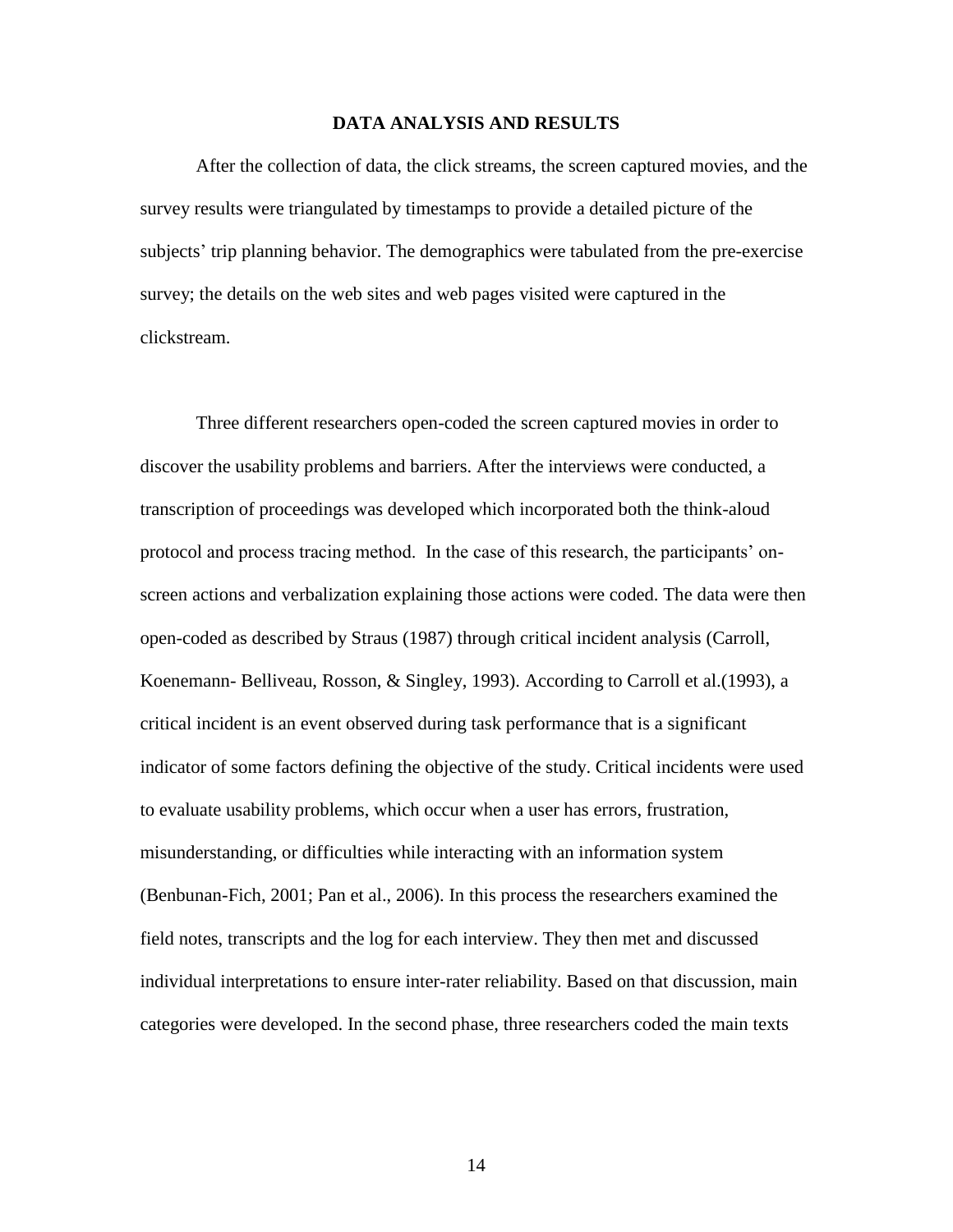according to the categories developed. The following paragraphs report major findings of this study.

#### *Demographic of the Subjects*

Due to computer glitches, one subject did not fill out the pre-experiment survey and another one did not fill out the post-experiment survey. The authors analyzed 31 subjects in the pre and post experiment surveys and include 32 subjects in the analysis of critical incident analysis. Among the 31 subjects, there are 14 males and 17 females. Regarding travel experience, each subject took an average of 4.6 pleasure trips last year; on an average year, each of them takes 4.9 trips. On a scale of 1 to 7 (from "1: not at all" to "7: definitely"), they consider themselves as rather experienced travelers (a score of 4.7). When asked about the attractions they knew about in China prior to the travel exercise, 24 of the 31 mentioned about the Great Wall; four subjects mentioned temples (including one who used the word "castles"); two subjects mentioned the dragon parade; other attractions mentioned include Chinese food, Hong Kong, Shanghai, Tiananmen Square, Beijing and Yangtze River; five subjects did not recollect any attractions in China. This indicates that the subjects have very little background knowledge about China as a tourist destination.

Regarding their computer and Internet experience, on average the subjects have 12.2 years of experience using a computer; they have used the Web for approximately 9.5 years and emails for 8.9 years. On average the subjects accessed their emails and the Web more than 6 days in a week. When asked about their computer and Internet experience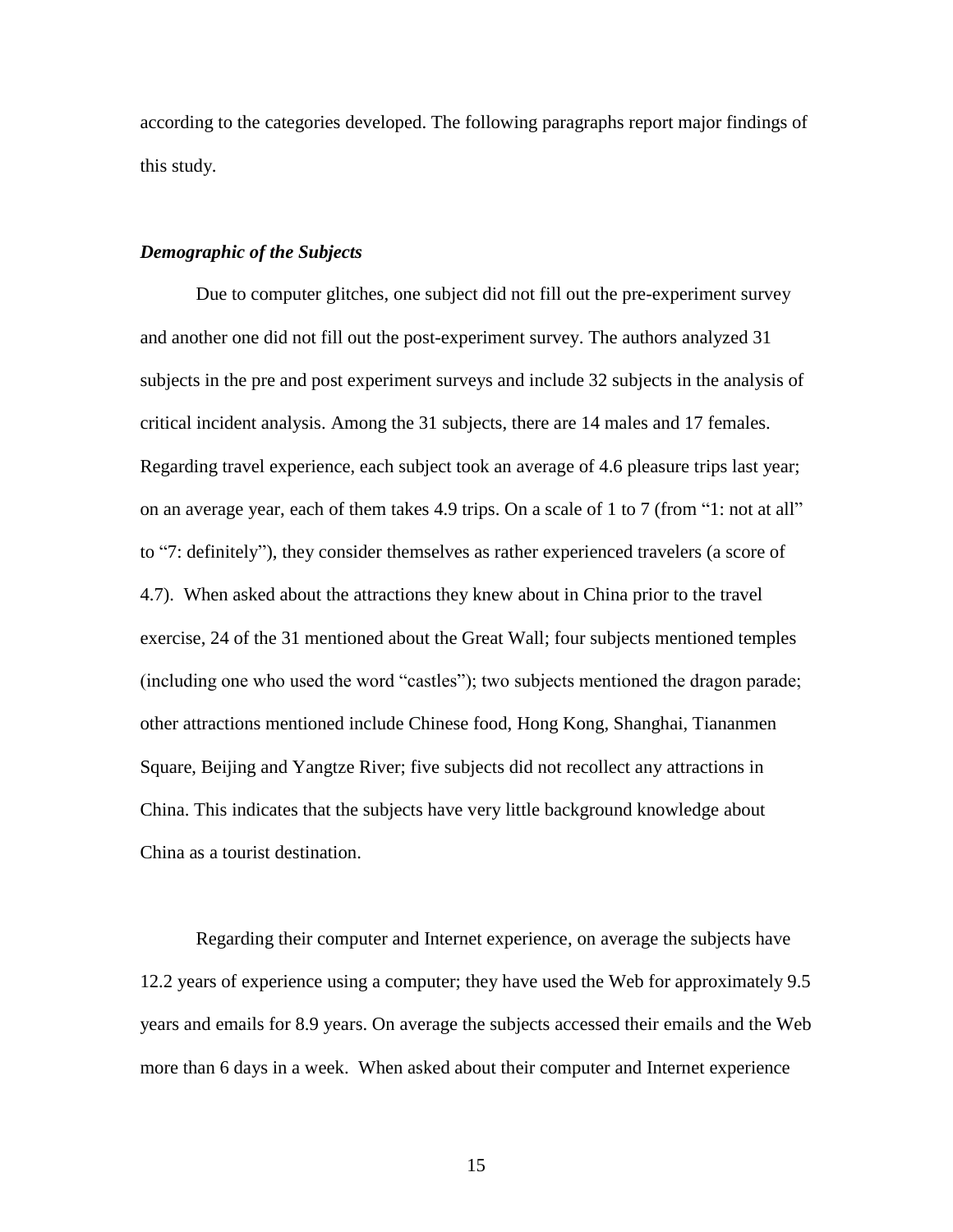level, they indicated average scores of above 5 in a 1 to 7 scale. All the subjects have used the Internet to check out destination before; a majority had used the web to book airline tickets (28 in 31) and had reserved hotel rooms (26 in 31) online before. The subjects are apparently a technology savvy group with fair amount of Internet and web experience.

The subjects spent an average of 23 minutes planning their trips to China. In total, 1,980 web pages were visited by 32 subjects. The following sections detail the satisfaction of online trip planning to China and the usability problems.

## *Satisfaction of Trip Planning to China*

De Bruijin and de Vreede (1999) categorized satisfaction on information search into process satisfaction and outcome satisfaction. Process satisfaction implies satisfaction toward the process of travel information search, while outcome satisfaction measures directly how the subjects feel about the outcome of a travel information search. The results of the satisfaction measures are shown in Table 1. The subjects indicated low scores on both types of satisfaction (3.0 for outcome satisfaction and 2.6 for process satisfaction) on a scale of 1 to 5 (1 being Strongly Agree, 3 being Neutral and 5 being Strongly Disagree). The satisfaction scores in the current study are low since both scores are very close to neutral. The subjects have even lower outcome satisfaction than process satisfaction. In other words, the subjects in the current study generally had a frustrating and confusing experience with their travel planning to China.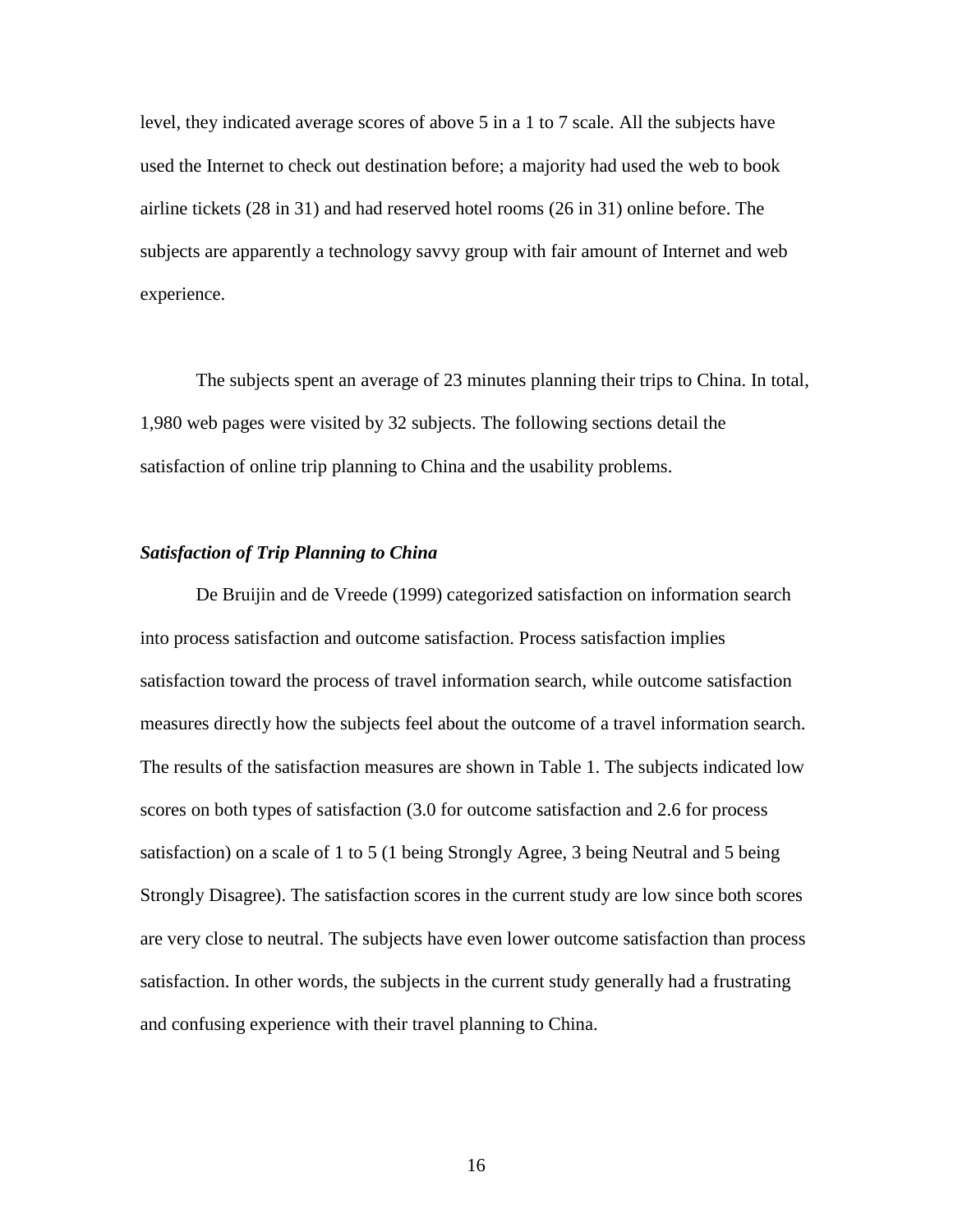# INSERT TABLE 1 ABOUT HERE

\_\_\_\_\_\_\_\_\_\_\_\_\_\_\_\_\_\_\_\_\_\_\_\_\_\_\_\_\_\_\_\_\_\_\_\_\_\_\_\_\_\_\_\_\_\_\_\_\_\_\_\_\_\_\_\_\_\_\_\_\_\_\_\_\_\_\_\_\_\_\_\_

\_\_\_\_\_\_\_\_\_\_\_\_\_\_\_\_\_\_\_\_\_\_\_\_\_\_\_\_\_\_\_\_\_\_\_\_\_\_\_\_\_\_\_\_\_\_\_\_\_\_\_\_\_\_\_\_\_\_\_\_\_\_\_\_\_\_\_\_\_\_\_\_

## *Usability Problems*

Using open-coding of critical incidents (Carroll et al., 1993), a total of 117 occurrences of usability problem were discovered in the 32 trip planning exercise (Table 2). The number of usability-related incidents ranged from 1 to 11 for each subject with an average of 3.7 problems per subject. The researchers further conducted an analysis on the types of usability problems. Among 117 occurrences, there are nine different types, which can be roughly categorized into cultural-related (66 incidents and 56.4%) and noncultural related problems (51 incidents and 43.6%).

# INSERT TABLE 2 ABOUT HERE

\_\_\_\_\_\_\_\_\_\_\_\_\_\_\_\_\_\_\_\_\_\_\_\_\_\_\_\_\_\_\_\_\_\_\_\_\_\_\_\_\_\_\_\_\_\_\_\_\_\_\_\_\_\_\_\_\_\_\_\_\_\_\_\_\_\_\_\_\_\_\_\_

\_\_\_\_\_\_\_\_\_\_\_\_\_\_\_\_\_\_\_\_\_\_\_\_\_\_\_\_\_\_\_\_\_\_\_\_\_\_\_\_\_\_\_\_\_\_\_\_\_\_\_\_\_\_\_\_\_\_\_\_\_\_\_\_\_\_\_\_\_\_\_\_

#### **Non-Cultural Problems**

Among all the usability problems, less than half (43.6%) are not culture-related (Table 3). They are the following types:

1. Mismatch of mental models – functional aspect (23 incidents): this type of problems happens when what the user saw was different from what he or she expected. For example, a user expected to see the price and hours of the Beijing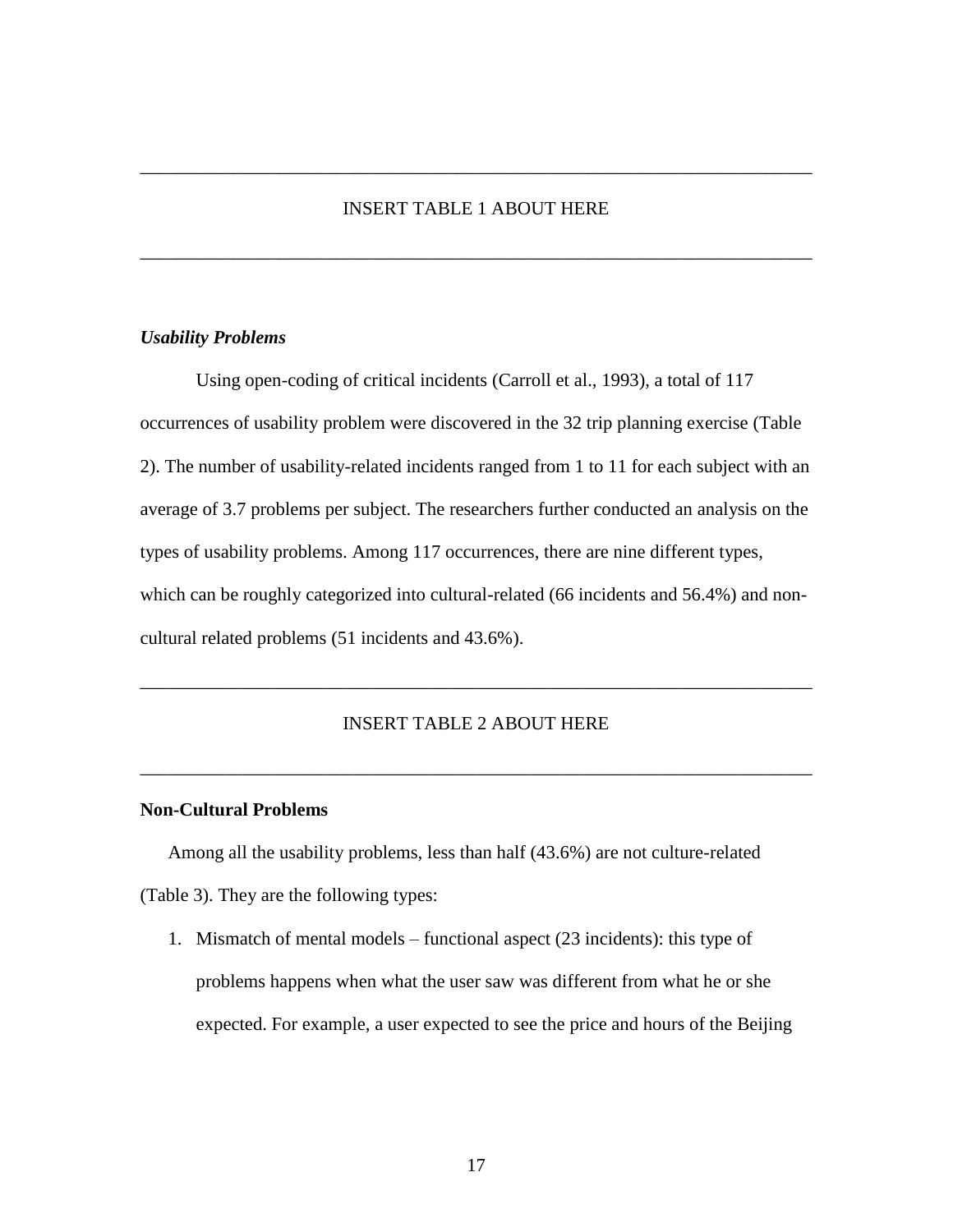Zoo from the web site; instead the web pages just show the pictures and descriptions of the zoo;

- 2. Interface problems (12 incidents): This happens when the web pages have confusing interface and the subjects did not understand the technicality of the pages. For example, a popup blocker on the web browser may cause confusion. A few web sites the subjects visited contained popup advertisements. The newer versions of Microsoft Internet Explorer (with Service Pack 2 installed) have a built-in popup blocker. As a result, the users got confused when a page did not show after a link was clicked.
- 3. Loading Slowly (11 incidents): Loading speed of web pages is another major problem with 11 incidents. The subjects got confused when they were not sure if a link that was clicked was a broken link or a result of low Internet speed. This was particularly the case for some Chinese web sites, whose slow loading may be attributed to the international connections. For example, travelchinaguide.com loaded slowly from time to time and several users gave up and chose a different link from Google result page.
- 4. Navigation Problems (5 incidents): Also causing confusion were problems related to navigation difficulties due to web site design. For example, a search box on Chinadaily.com.cn did not work; some sites exhibited broken links.

#### **Cultural-Related Problems**

Besides non-cultural difficulties, there were many more problems which were culturally related (56.4%). These are the following types: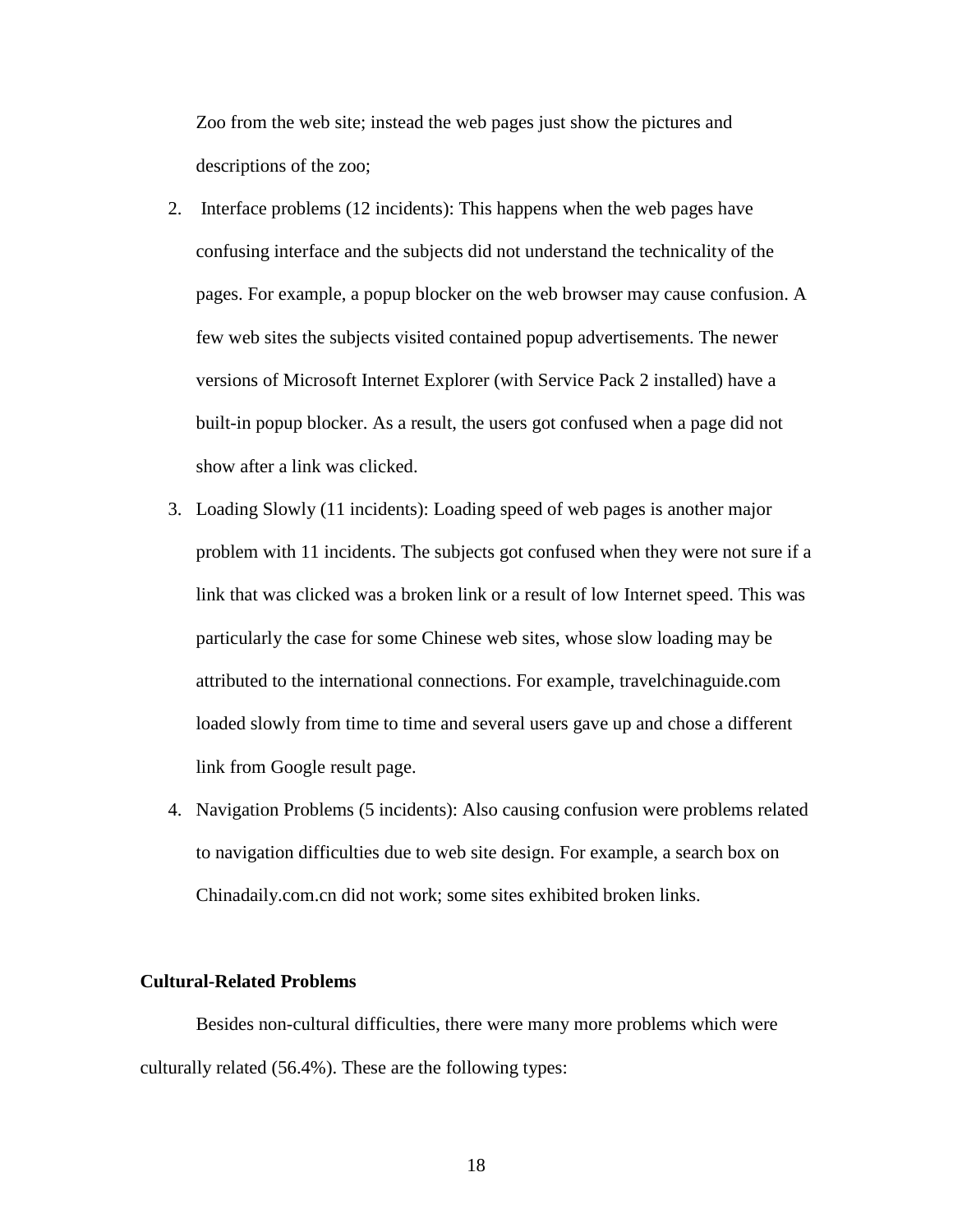- 1. Mismatch of mental models cultural aspect (22 incidents): In this type of problems, searchers are looking for a different type of attractions or tourist information. For example, many times the subjects were looking for attractions from the country side of China, but the web pages showed the skyscrapers and westernized Beijing and Shanghai. A subject commented that "*I really like to go to the coutryside and see how people actually live today*";
- 2. Bias in travel information space (13 incidents): another major barrier was that the results returned by Google, when used to search for Chinese restaurants or attractions, were not very useful. Some of the returned sites are unrelated to travel in China. For example, when one participant was searching for "Chinese restaurants" on Google, it yielded many Chinese restaurants in the United States and United Kingdom. Additionally, the 32 subjects visited in total 186 unique web sites. The About Us or Contact Us section of each web site was checked in order to find out the location and nature of that web site and business. Among these sites, only 41 sites were developed by Chinese companies and have headquarters in China, and only one web site was from a local tourism board (discoverhongkong.com). Among these 41 Chinese web sites, a lot of them were Chinese official news agencies (china.org.cn), travel companies (travelchinaguide.com), high technology companies in China (chinapages.com), and foreign visitors' guide to China (beijingtraveltips.com). Google.com and travelchinaguide.com were the two most visited sites. Google.com is a search engine company located in the United States and travelchinaguide.com is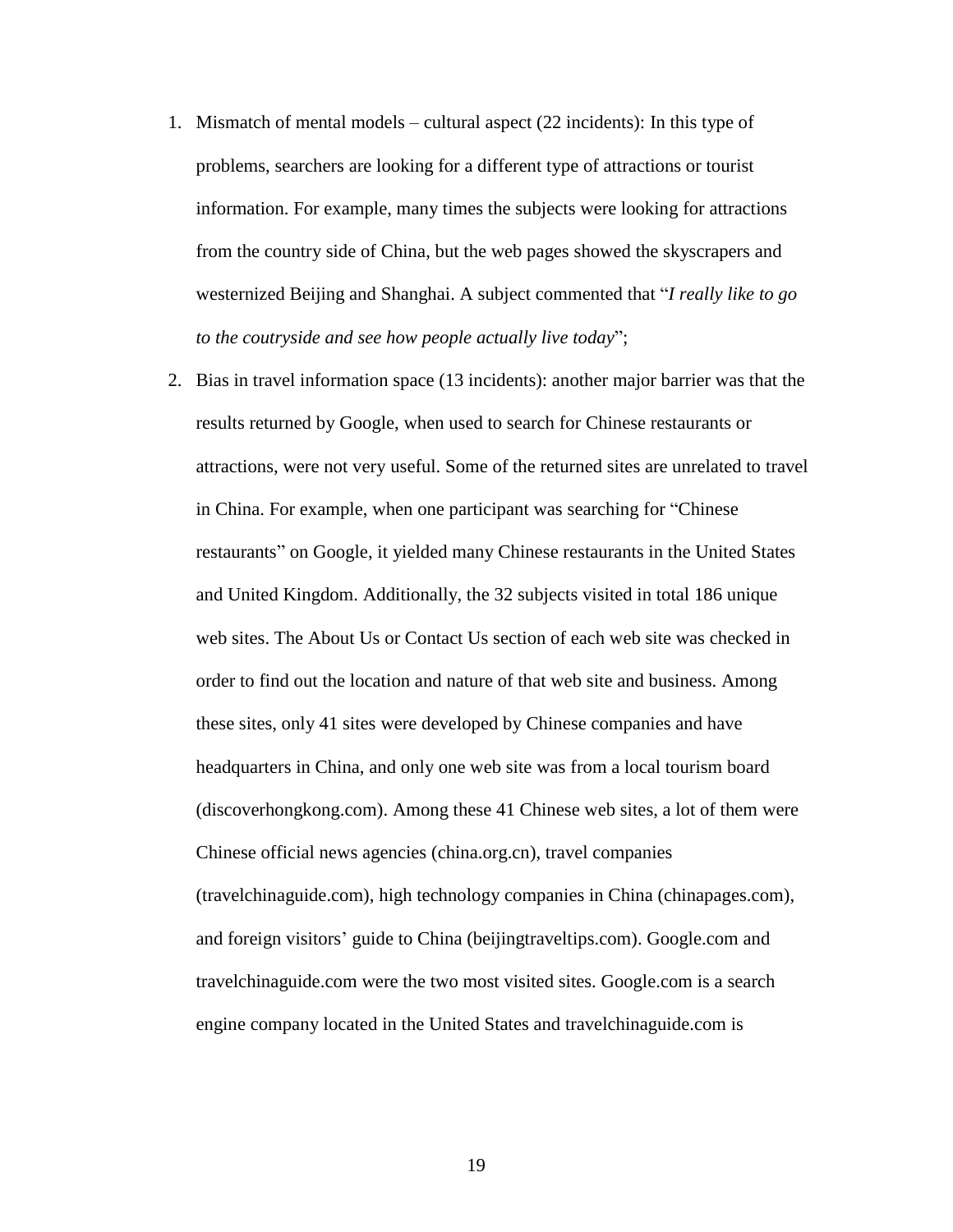developed and maintained by a tour guiding company based in Xi'an, China.

Table 3 shows the top 27 web sites which were visited by 12 times or above.

## INSERT TABLE 3 ABOUT HERE

\_\_\_\_\_\_\_\_\_\_\_\_\_\_\_\_\_\_\_\_\_\_\_\_\_\_\_\_\_\_\_\_\_\_\_\_\_\_\_\_\_\_\_\_\_\_\_\_\_\_\_\_\_\_\_\_\_\_\_\_\_\_\_\_\_\_\_\_\_\_\_\_

- 3. Language and customs (12 incidents): When the names of the Chinese restaurants or attractions appeared in Pinyin (the official way to use Roman letters to represent sounds in Standard Mandarin), the subjects got confused since the names were essentially meaningless to them. Prices presented in RMB (the Chinese currency) could also confuse the searchers since they were forced to use Google to find out the exchange rate to U.S. dollars.
- 4. Lack of background knowledge (11 incidents): The lack of a basic understanding about the geography or customs of China made it hard for the planners to know which option to choose or which link to click.
- 5. Information Overloading (8 incidents): In many cases, the searchers were also overwhelmed by too much information. Many subjects indicated frustration or confusion when they were presented a long list of attractions/restaurants. In such cases they did not expect the amount of activities, attractions, or service options to choose from; sometimes they just simply gave up and picked another web site which clearly suggested fewer choices and contained less information. Interestingly, for travel planners who search for a novel destination yet are unaware of the local culture, ranking becomes extremely important to navigate through the information space. For example, in many web sites, cities and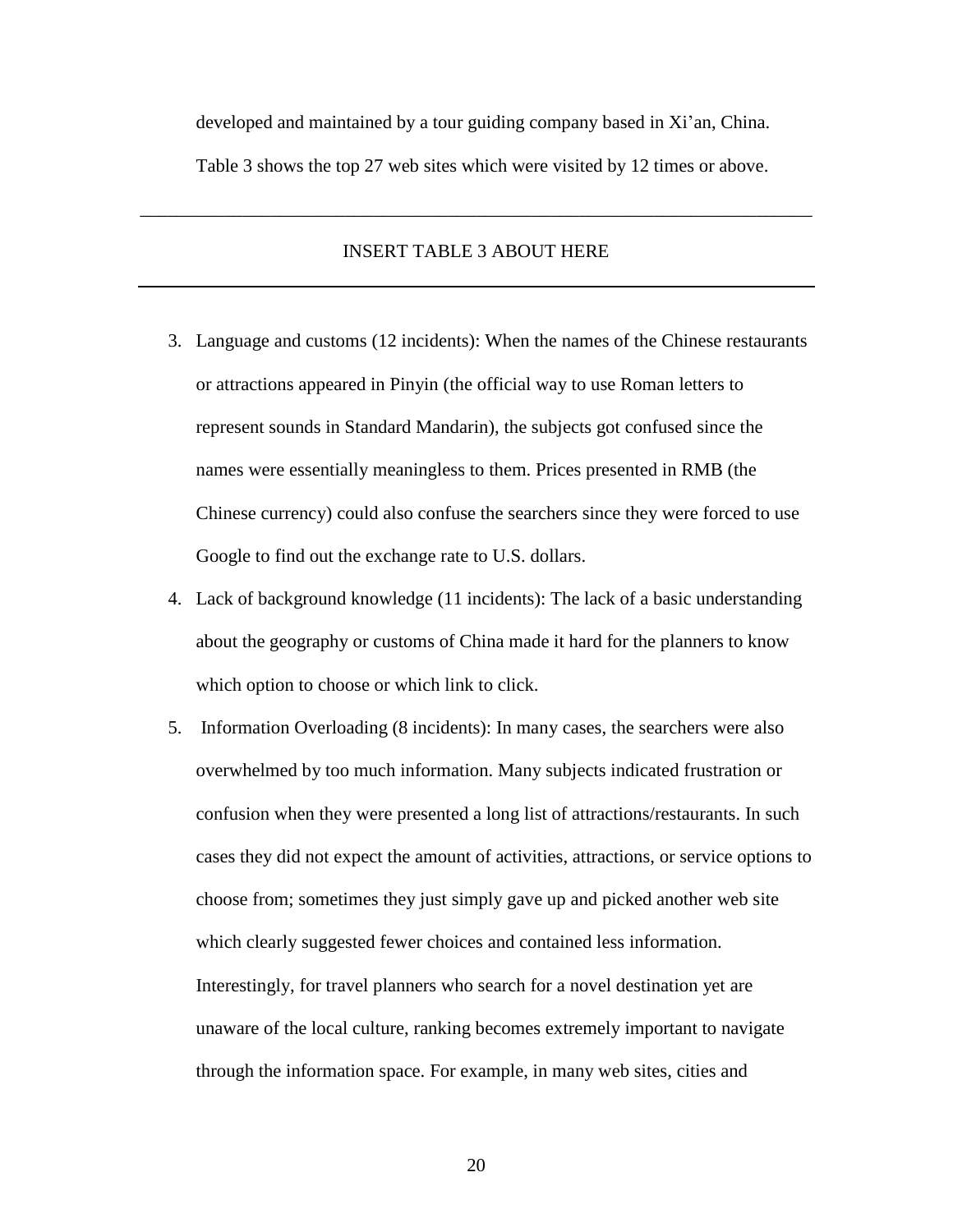attractions appear in an alphabetical order; without knowing the popularity of each one, the visitors simply picked the ones appear on the top, whose names usually starts with "A' or "B" (Anhui Province or Anqing city for example).

Overall, the results show that when American students plan trips to China online, their satisfaction level is rather low. The 117 usability problems have nine different types, and more than half of them are due to the cultural differences between the United States and China. The non-cultural problems include the mismatch between mental models, interface problems, loading speed, and navigation problems. The cultural related problems include mismatch on cultural aspect of understanding, bias in information space, language and customs, lack of background knowledge, and overwhelming information content which is due to the different cultures. Among those, the mismatches between different mental models (cultural or functional) contributed to a large proportion of the problems (45 incidents and 38.5%). The results also show that tourism web sites in China did not market the destination well. For the limited web sites the students visited, the globalization and localization are still lacking (Gribbons, 1997).

#### **CONCLUSIONS AND DISCUSSIONS**

This study shows that in general, American students' trip planning to China using the Internet is a frustrating experience, providing them with a low satisfaction level. Moreover, cultural barriers appeared to contribute to more usability problems than purely technical or functional problems.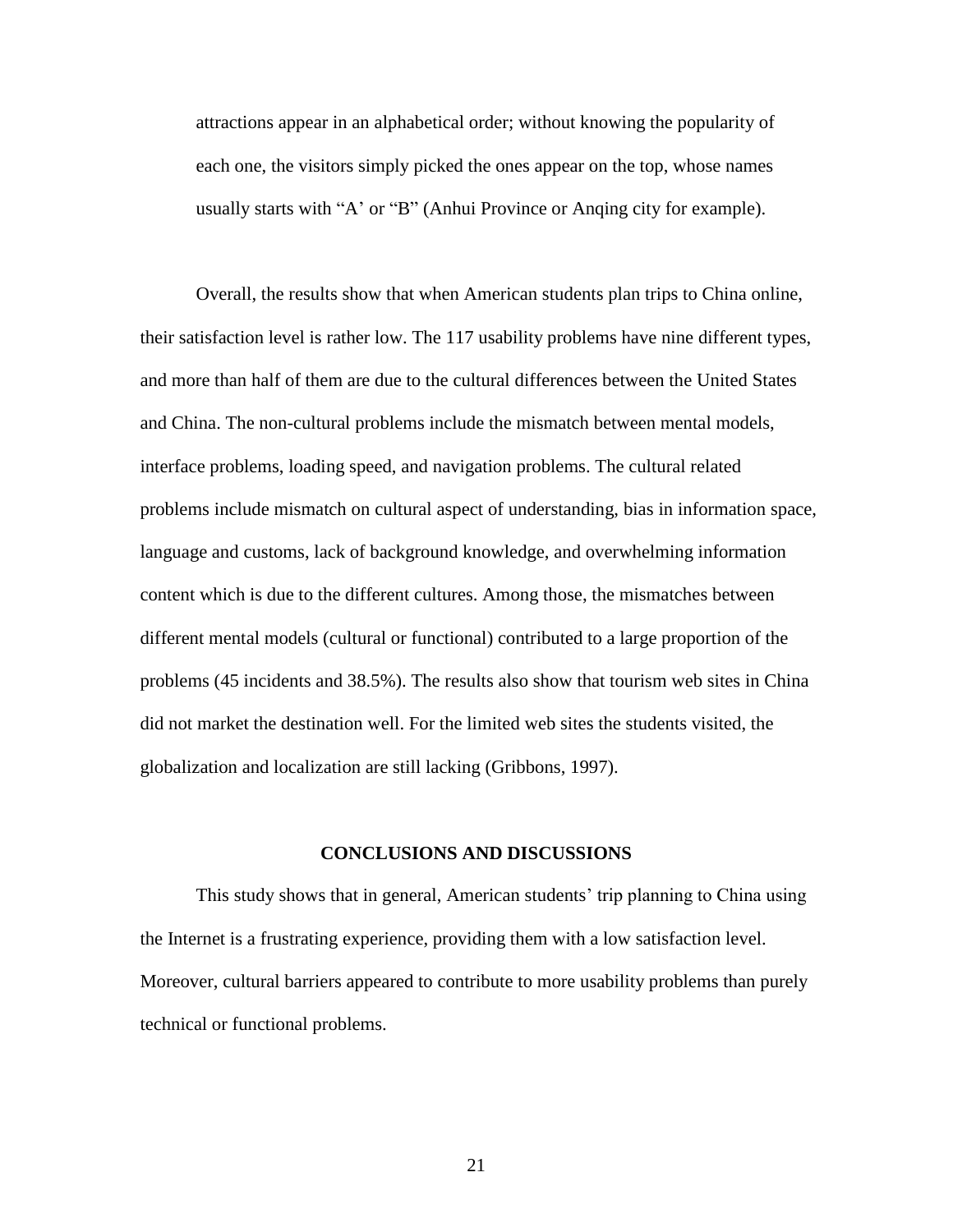One major finding of this research is the influence of Google on the visibility of tourist information about China. Google has essentially become the gatekeeper and information hub connecting the tourist information about China to the western world. However, this study shows that accessible tourist information on the web about China represented by Google may not be suitable for planning trips to China. Some argued that those algorithms such as PageRank simply set up a rich-get-richer loop, whereby a relatively few sites dominate the top ranks. For example, in a study on political web sites, few political web sites dominated the online discourse (Hindman, Tsiotsioliklis, & Johnson, 2003). For the tourism information space, those web sites in English located in western countries dominated online travel information space, even for searches on tourism in China. However, users as a whole are not familiar with how search engines find what they are looking for (Introna & Nissenbaum, 2000). These results suggest that authentic travel information of China is difficult to retrieve for western travelers.

#### **Marketing Implications**

The present study illustrated that most tourist web sites accessed by the subjects were from the United States; and that the web sites from China were mainly from travel businesses and high technology companies rather than destination marketers (e.g., authoritative tourism boards or bureaus). The student subjects' limited experience with those few tourist web sites from China may be generally described as confusing and frustrating. Thus, it is of critical importance for China's tourism marketers to fully understand western tourists' information search behavior and preferences, and develop and promote their web sites accordingly. For instance, tourism marketing agencies and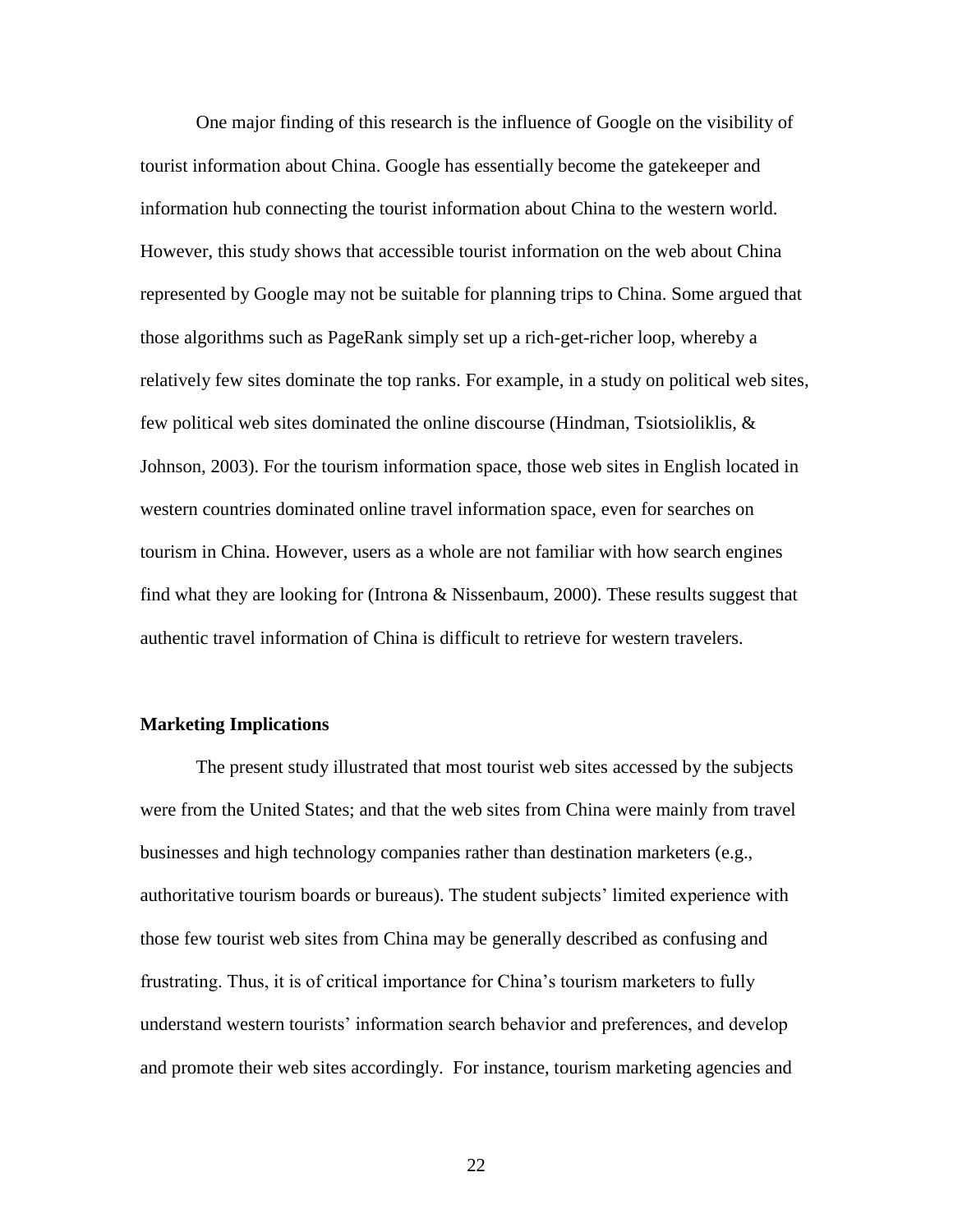businesses should utilize more search engine marketing methods and practices, especially for national and regional tourism boards or bureaus. Travelers tend to trust these authoritative and unbiased public information sources. Because of the frequent uses of Google and search engines, it is necessary to make sure the title field, URL and the description of a site are attractive and appropriate. An appealing title, URL, or description may help the searchers to locate information more easily.

Further, when promoting tourist destinations and facilities on the web, Chinese destination marketers should pay close attention to the language and cultural issues. Since Pinyin could not convey the uniqueness of the attraction or facilities, translation by meaning is recommended wherever possible. For example, Nanjing Road and TV Tower in Shanghai are among the most interesting places to visit in that city; however, the names did not convey much tourist meaning for the western visitors. Nanjing Road Shopping District and TV Tower Sightseeing Tour might be better choices. Also when presenting a list of tourist facilities, marketers need to keep the list short and concise so as not to overwhelm the visitors. In addition, ranking by popularity is recommended rather than simple alphabetical listing.

In general, Chinese tourism marketing organizations need to improve their online presence and marketing strategies, both in terms of improving their web sites and their ranking in major search engines. One subject commented: *"I don't believe China has done a great job marketing to the world their greatest assets*." Other subjects mentioned that *"I didn't realize how many attraction options there were."* and *"I underestimated the*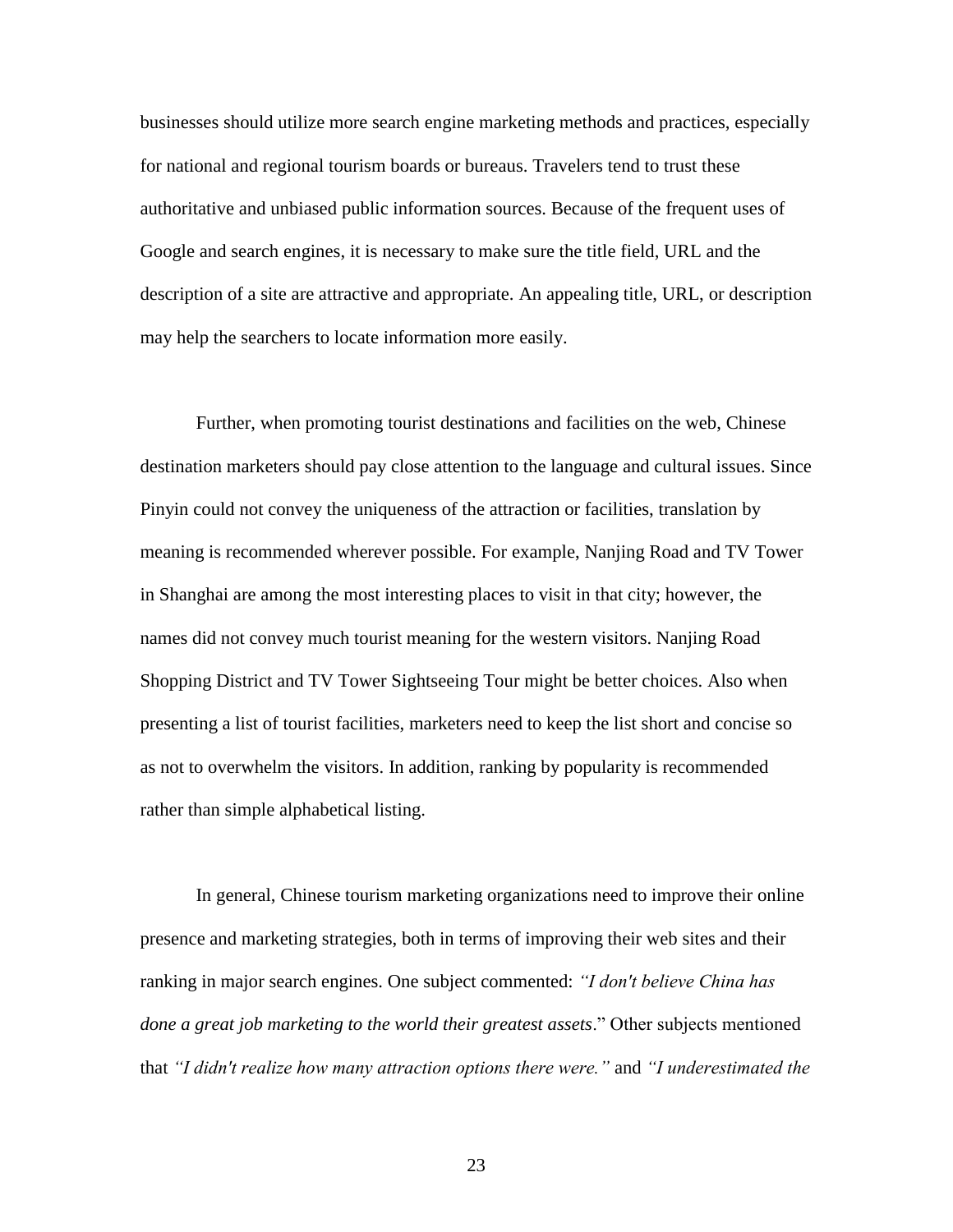*natural beauty and attractions China has to offer."* For individual tourism web sites, internationalization (globalization and localization) is the key for successful marketing a destination with a different culture to American independent travelers (Gribbons, 1997).

Although this study is theoretical in nature and has no intention to profiling customers, the findings may provide new insights in marketing towards American college students. In the United States, the youth and student travel market is a growing segment. Around 16 millions students enrolled in universities and colleges and they are loyal repeated customers and constitute 20 percent of international travelers (Kim, Oh, & Jogarratnam, 2007). Traditionally, gaining "knowledge" is one of the most important motivators for American college students to travel (Kim et al., 2007). With China's skyrocketing economic growth and increased political influence, more and more American young people will travel to China for leisure and educational purpose. Such travel experience may also help the American youths appreciate the world's diverse culture and foster global thinking.

From a marketing perspective, the Internet has been suggested as the most effective method to reach and communicate with college students (Bai, Hu, Elsworth,  $\&$ Countryman, 2004). However, tourism web sites in China lag behind the U.S. sites in terms of the Internet marketing functionalities and generating desirable marketing results (Miao & Yu, 2006) and only 10 percent of China's transit volume was supported by the Internet (Xinhua, 2005). Hence, it is hoped that this paper could inform the tourism industry in China on improving on China's tourism information and improve China's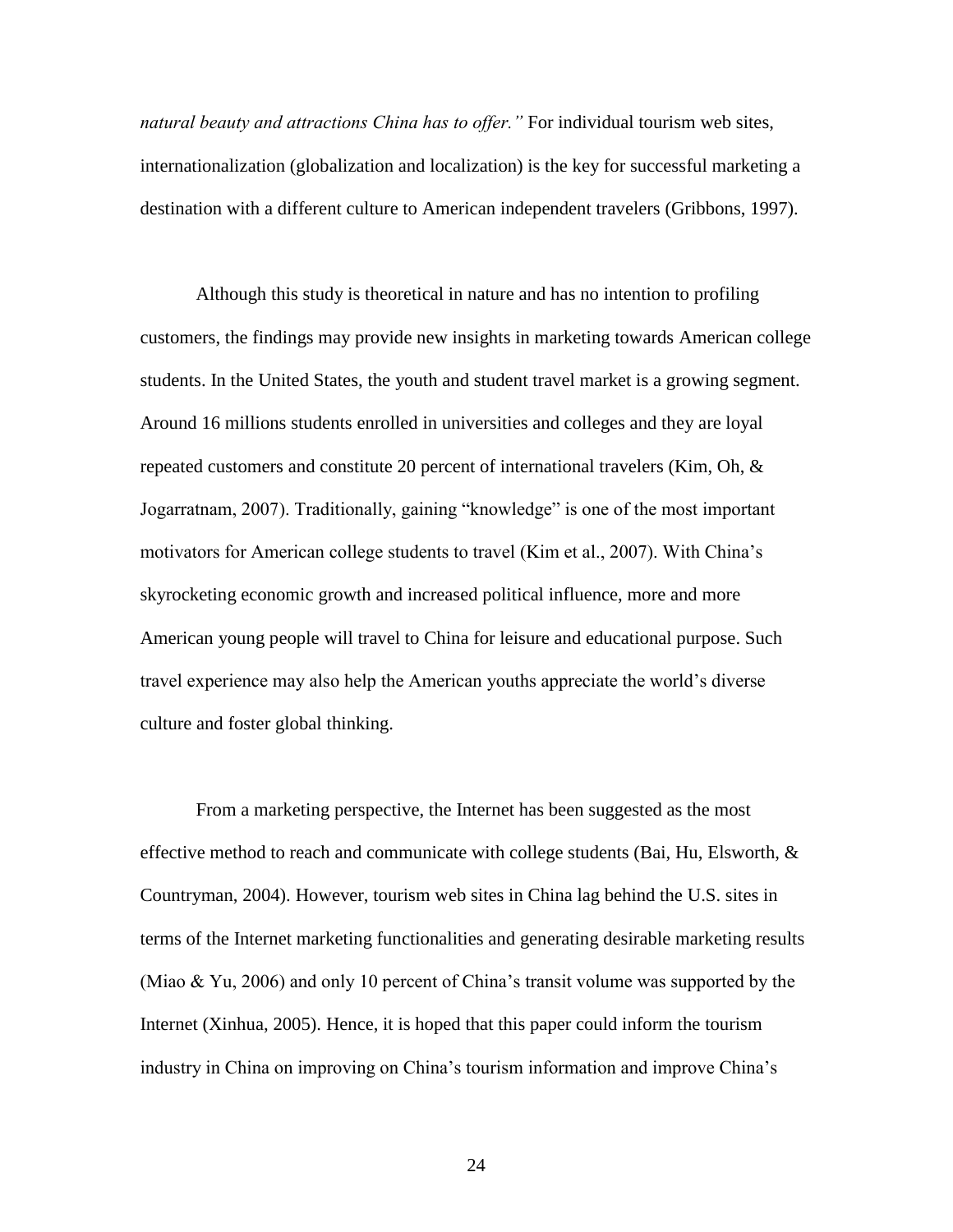tourist image. By offering a more enjoyable and smooth trip planning experience, China could benefit hugely from the college student market in the United States.

#### **Limitations and Future Research**

The present study intends to provide insights in American students' online travel planning experiences. Although the results are difficult to generalize to a larger population beyond the college student group, the results of this study will shed some light on key determinants of satisfaction and barriers of American students' trip planning to China and the main usability problems of the travel information space as the bridge between China's tourism industry and American travelers. The implications for providing appropriate online travel information for China's tourism industry and designing userfriendly web sites are discussed. Operational significance aside, the quasi-experimental design of this study also contributes to the tourism marketing literature from a methodological perspective.

However, the study is exploratory in nature; it has some limitations related to the state of methodological development for online trip planning. Thus, the results must be interpreted cautiously. Like any other controlled experiments in a lab, this study is subject to the artificiality of the settings. Other information sources, such as travel agencies, families and friends, telephones, and published travel books, were excluded from the travel planning exercise. The subjects were given limited time to plan a oneweek vacation. Specifically, questions were raised related to whether the simulation used in this study would yield results comparable to the decision-making and search processes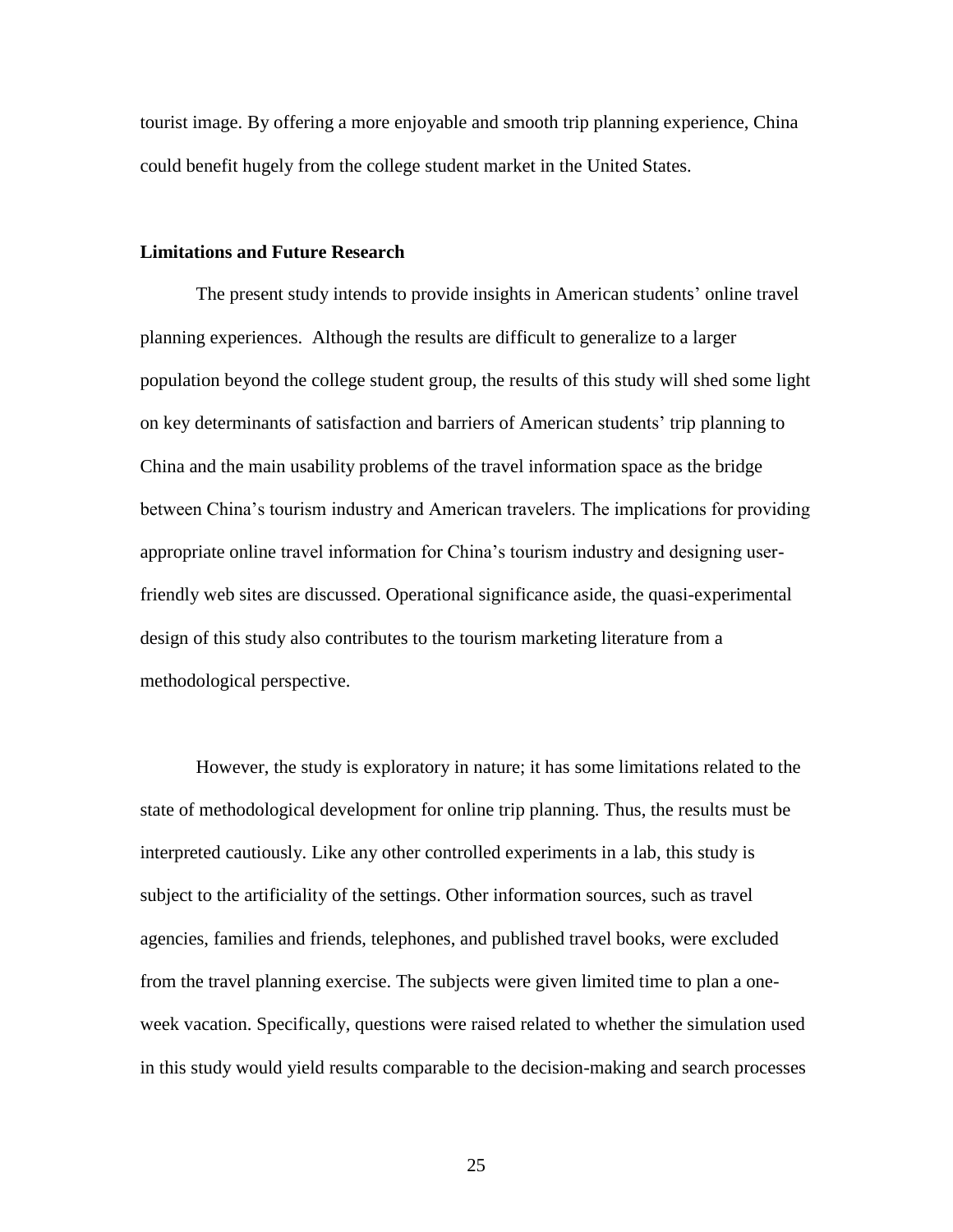subjects would engage upon on their own. While the technique in previous studies (Pan & Fesenmaier, 2006; Backlund et al., 2003; Vining & Fishwick, 1991) has been found to deliver desirable results, the potential artificiality of the environment had to be addressed.

Further, this study drew the sample from a student body in a southeast university in the United States. Subjects of this study are younger, better educated, and more technology wise than general American travelers. Although these students may not represent general travelers, one may argue that they may represent the group of people that are most likely to be the future independent travelers to China. As a result, their experience and obstacles encountered in this study may realistically reflect the usability of the Internet as a trip planning tool. Nevertheless, future studies using non-student sample may provide new insights in this. Further, many usability problems uncovered in this study are universal to all types of trip planners. Although Human-Computer Interaction research has showed that usually as few as five users can uncover the majority of the usability problems (Nielsen, 2000), future studies on similar topic are expected to recruit more subjects.

Although the present study primarily focused on the satisfaction and barriers of online trip planning to China, findings of the present study also sparked interests in a variety of other topics, such as the impact of online travel planning on subjects' destination image development, various learning processes occurred along with information search and trip planning, uses of images in web design, users' trust of third-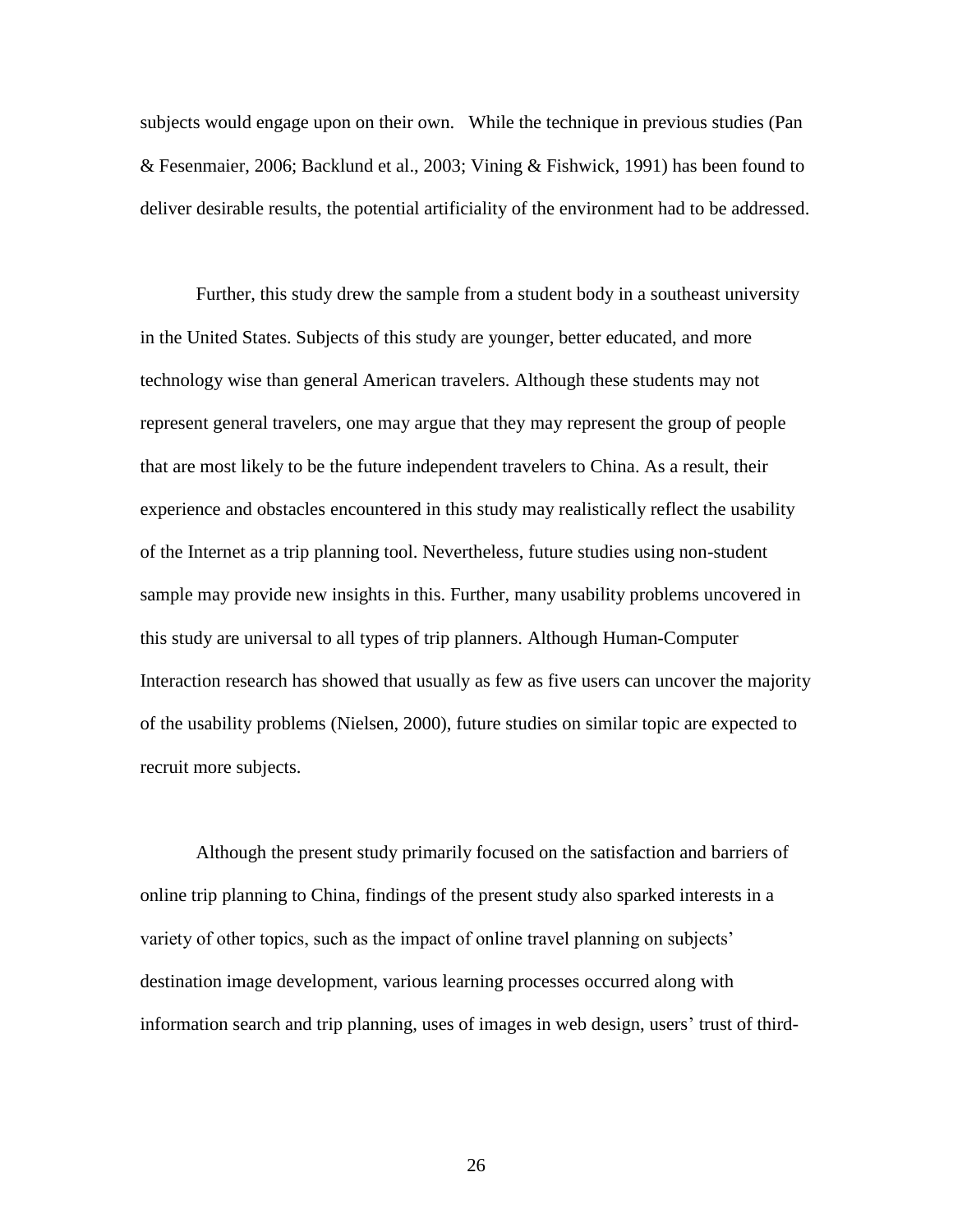party reviews and recommendations, and methodological issues in conducting quasiexperimental studies. Future research may continue exploring in these areas.

# ACKNOWLEDGEMENTS

The authors would like to thank the three anonymous reviewers for their detailed and constructive feedbacks which helped us greatly improve the quality of the paper.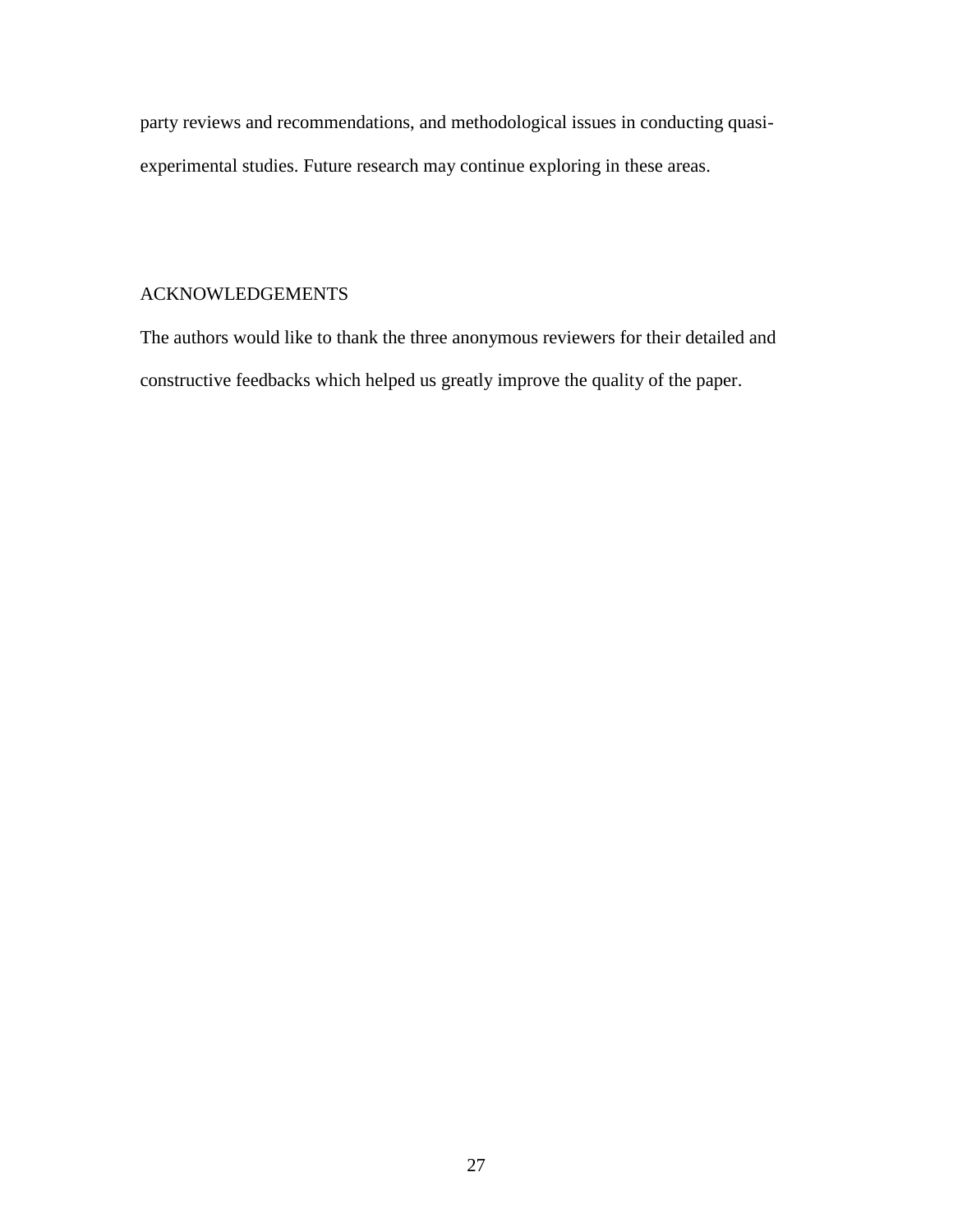#### **REFERENCES**

- Alvarez, M. G., Kasday, L. R., & Todd, S. (1998). How we made the web site international and accessible: a case study. *Proceedings of the 4th Conference on Human Factors and the Web*, Basking Ridge, NJ.
- Backlund, L., Skaner, Y., Monthgomery, H., Bring J. & Strender, L. (2003). Doctors' decision processes in a drug-prescription task: The validity of rating scales and think-aloud reports. *Organization Behavior and Human Decision Processes*, *91*, 108-117.
- Bai, B., Hu, C., Elsworth, J., & Countryman, C. (2004). Online travel planning and college students: The spring break experience. In J. Mills, & R. Law (eds.) *Handbook of Consumer Behavior, Tourism, and the Internet.* (pp.79-91). New York: Haworth Hospitality Press.
- Barber, W., & and Badre, A. (1998). Culturability: The merging of culture and usability. *Proceedings of 4th Conference on Human Factors & the Web,* Basking Ridge, NJ.
- Beldona, S. (2007). Cohort analysis of online travel information search behavior: 1995- 2000. *Journal of Travel Research, 44* (2), 135-142.
- Benbunan-Fich, R. (2001). Using protocol analysis to evaluate the usability of a commercial web site. *Information & Management, 29,* 151-163.
- Bilal, D. (2000). Children's use of the Yahooligans! Web search engine. I. Cognitive, physical, and affective behaviors on fact-based tasks. *Journal of the American Society for Information Science*, *51* (7), 646-665.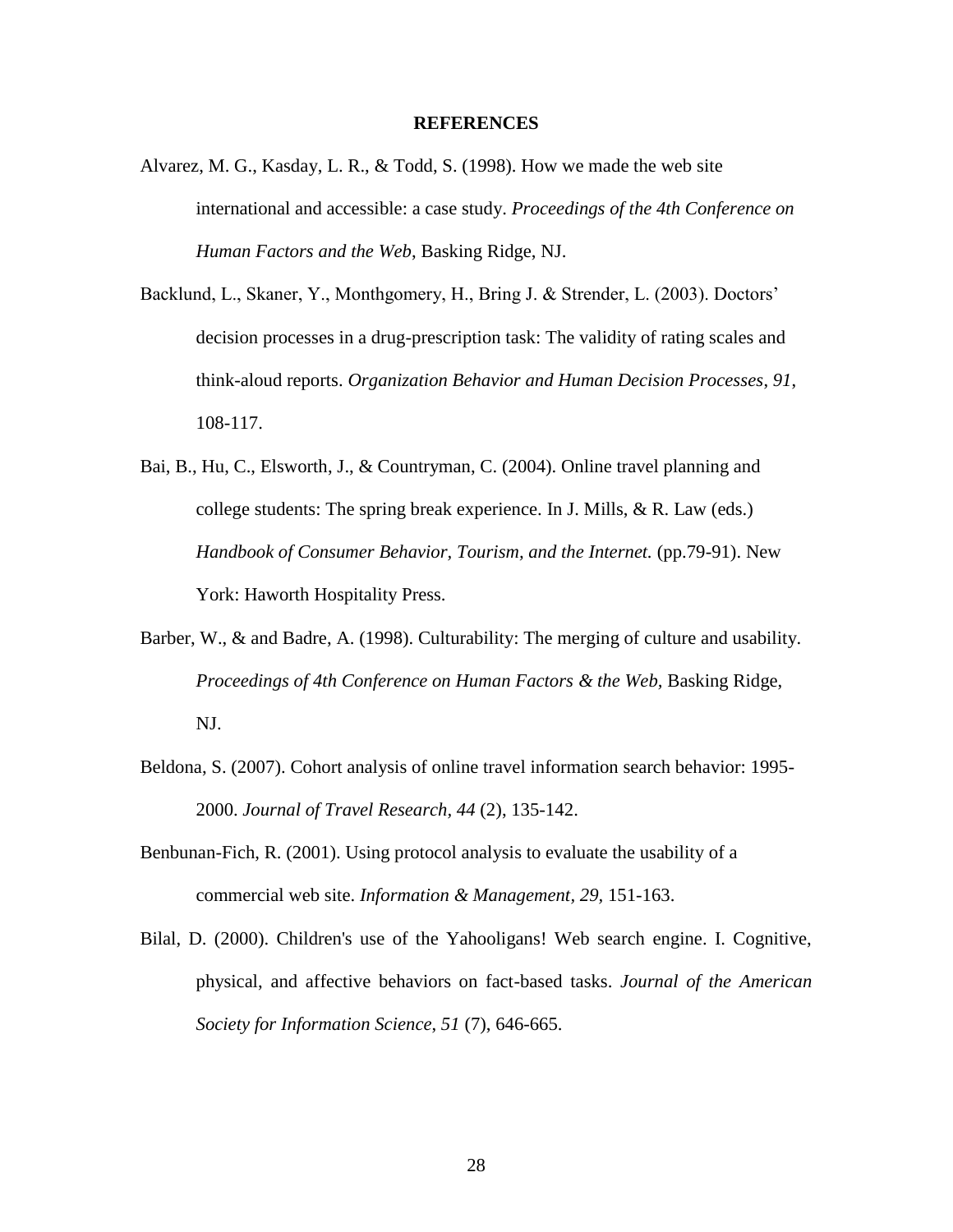- Card, J., C. Chen, & S. Cole (2003). Online travel products shopping: Differences between shoppers and nonshoppers. *Journal of Travel Research, 42* (2), 133-39.
- Carroll, J. M., Koenemann-Belliveau, J., Rosson, M. B., & Singley, M. K. (1993). Critical incidents and critical threads in empirical usability evaluation. In J. Alty, D. Diaper, & S. P. Guest (Eds.), *People and Computers VIII: Proceedings of the HCI'93 Conference* (pp. 279-292). Cambridge: Cambridge University Press.
- Choi, S., Lehto, X.Y., & O'Leary, J. T. (2007). What does the consumer want from a DMO web site? A study of US and Canadian tourists' perspectives. *International Journal of Tourism Research, 9*(2), 59-72.
- Crotts, J. C. (2004). The effect of cultural distance on overseas travel behaviors. *Journal of Travel Research, 43*(1), 83-88.
- Crotts, J. C., & Erdmann, R. (2000). Does national culture influence consumers evaluation of travel services? A test of Hofstede's model of cross cultural differences. *Managing Service Quality, 10*(5). 410-419.
- Cyr, D., & Trevor-Smith, H. (2004). Localization of web design: An empirical comparison of German, Japanese, and U.S. web site characteristics. *Journal of the American Society for Information Science and Technology, 55*(13), 1-10.
- de Bruijin, H., & de Vreede, G. (1999). Exploring the boundaries of successful GSS application: Supporting inter-organizational policy networks, *IEEE Proceedings of the 32nd Hawaii international Conference on System Sciences*: 1-14.
- Engel, J.F., Blackwell, R.D., & Miniard, P.W. (1990). *Consumer behavior*. Orlando, FL: The Dryden Press.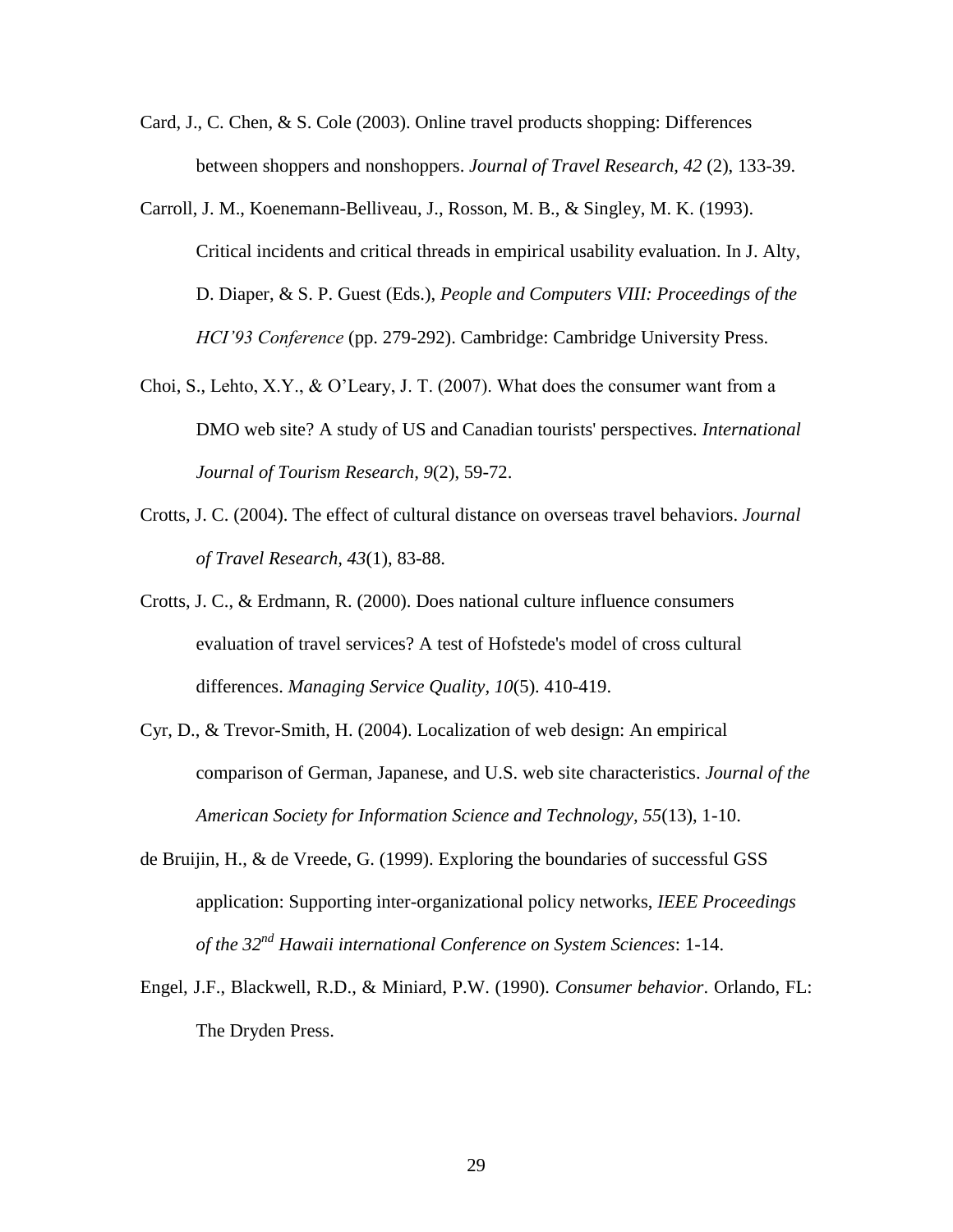- Evers, V., & Day, D. (1997). The role of culture in interface acceptance. In S. Howard, J. Hammond, and G. Lindegaard (eds.), *Human Computer Interaction* INTERACT'97, London: Chapman and Hall,
- Fodness, D., & Murray, B. (1999). A model of tourist information search behavior. *Journal of Travel Research, 37,* 220–230.

Gribbons, W. W. (1997). Designing for the global community. *Proceedings of IEEE International Professional Communication Conference,* Salt Lake City, UT.

- Gursoy, D., & McCleary K. W. (2004). An integrative model of tourists' information search behavior. *Annals of Tourism Research*, *31* (2), 353-373.
- Hindman M., Tsioutsiouliklis, K. & Johnson, J.A. (2003). Googlearchy: How a few heavily-linked sites dominate the Web. Retrieved March 15, 2004, from [http://http://www.princeton.edu/~mhindman/googlearchy--hindman.pdf](http://http/www.princeton.edu/~mhindman/googlearchy--hindman.pdf)
- Ho, C., & Liu, Y. (2005). An exploratory investigation of web-based tourist information search behavior. *Asia Pacific Journal of Tourism Research, 10*(4), 351-360.
- Holt, R. (2002). Faces of the "New China": A comparison of touristic web sites in the Chinese and English languages. *Information Technology & Tourism, 5*, 105-119.
- Introna, L. D., & Nissenbaum, H. (2000). Shaping the Web: Why the politics of search engines matters*. The Information Society*, *16,* 169-185.
- Jarvenpaa, S. L., & Tractinsky, N. (1999). Consumer Trust in an Internet store: A crosscultural validation. *Journal of Computer-Mediated Communication*, Retrieved May  $6<sup>th</sup>$ , 2006, from: http://jcmc.indiana.edu/vol5/issue2/jarvenpaa.html
- Jeng, J. (1999). *Exploring the travel planning hierarchy: An interactive web experiment*. Unpublished Dissertation. University of Illinois at Urbana-Champaign.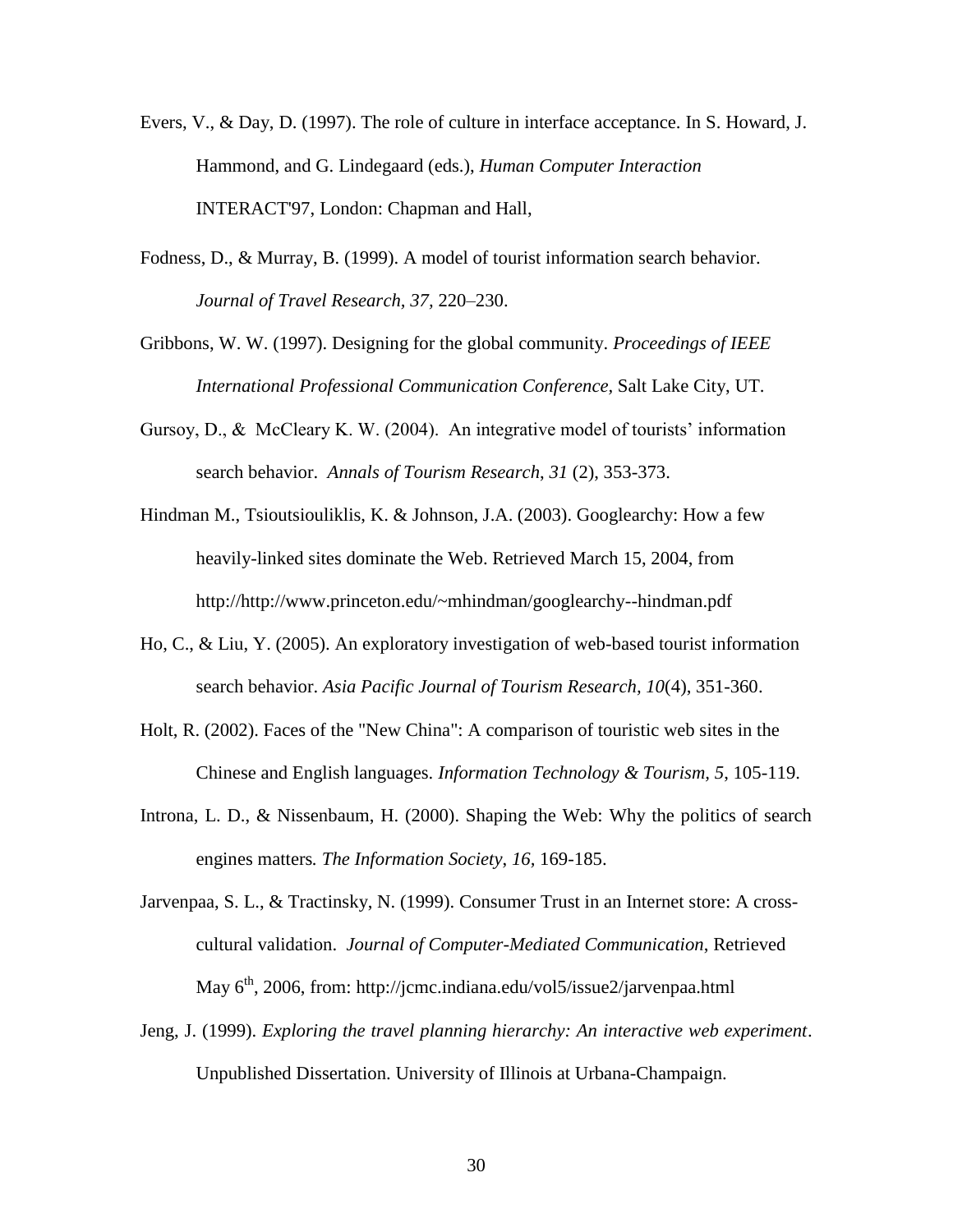- Jun, S., Vogt, C.A., & MacKay, K. J. (2007). Relationships between travel information search and travel. product purchase in pretrip contexts. *Journal of Travel Research. 45*(3), 266-274
- Junglas, I. A., & Watson, R. T. (2004). National Culture and electronic commerce: A comparative study of U.S. and German web sites, *E-Service Journal*, *3*(2).3-24.
- Kim, D., Lehto, X., & Morrison, A. (2007). Gender differences in online travel information search: Implications for marketing communications on the internet. *Tourism Management, 28*(2), 423-433.
- Kim, K., Oh, I., & Jogaratnam, G. (2007). College student travel: A revised model of push motives. *Journal of Vacation Marketing, 13*(1), 73-85.
- Lehto, X., Kim, D., & Morrison, A. M. (2006). The effect of prior destination experience on online information search behavior. *Tourism and Hospitality Research, 6*(2), 160-178.
- Lin, L. (2005). Internet as a distribution channel of travel information: A case study. *Consortium Journal of Hospitality & Tourism, 9(2),* 49-57.
- Lu, J., & Lu, Z. (2002). Development, Distribution and Classification of Online Tourism Service in China. *Electronic Commerce Research, 4*(3), 221-239.
- Luna, D., Peracchio, L. A, & de Juan, M. D. (2002). Cross-cultural and cognitive aspects of web site navigation. *Journal of Academy of Marketing Science, 30*(4), 397-410.
- Luo, M., Feng, R. M., & Cai, L. (2005). Information Search Behavior and Tourist Characteristics: The Internet vis-à-vis other information sources. *Journal of Travel & Tourism Marketing 17*(2/3), 15-26.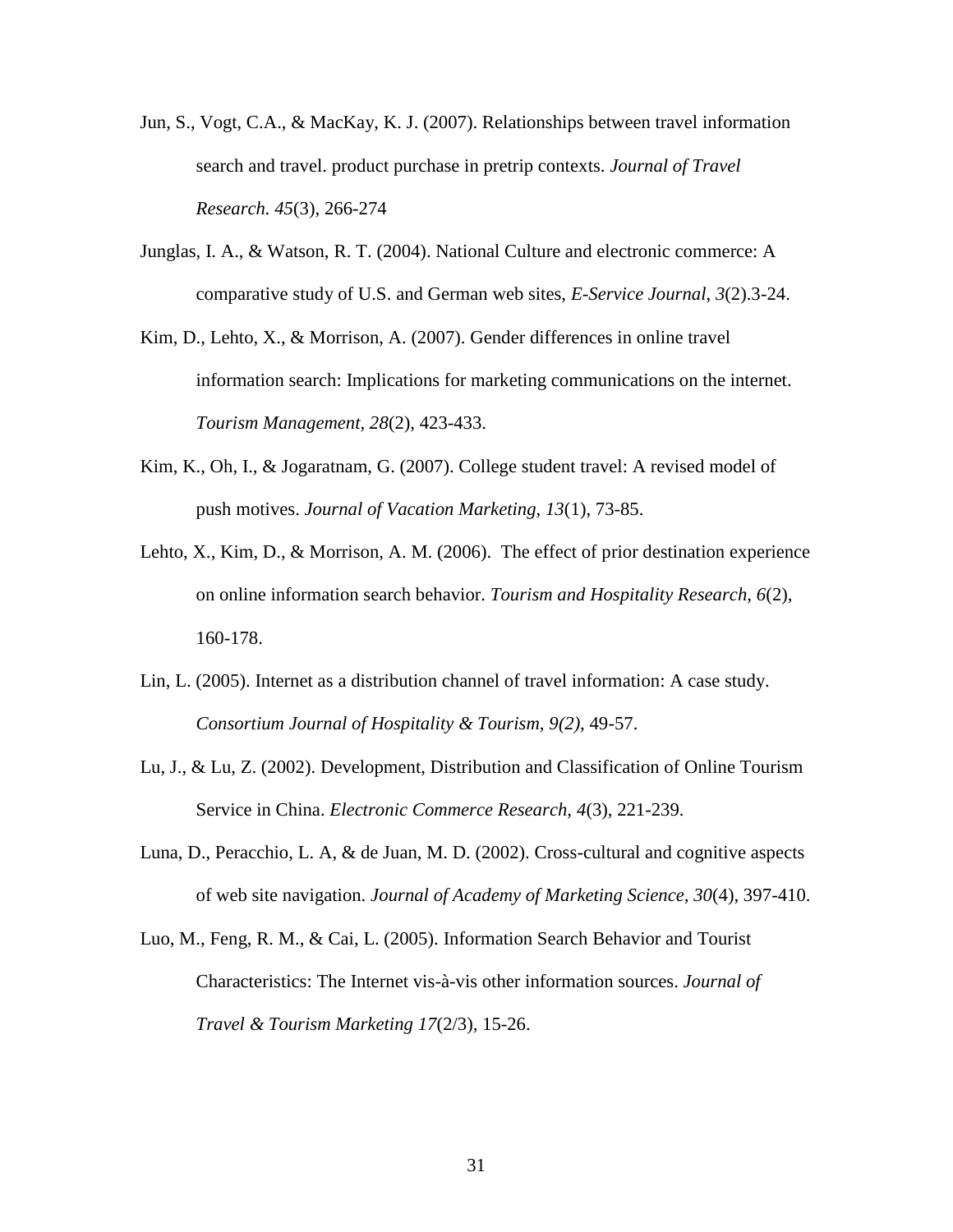Miao, W., & Yu, R. (2006). A Correspondence Analysis of China and U.S. *Tourism Web sites, 2*(3), 336-349.

Milligan, M. (2006). TIA, Forrester release Internet-booking study*. Travel Weekly,* p. 8.

- Morrison, A. M., A. Jing, O'Leary, J. T. & Cai, L. (2001). Predicting usage of the Internet for travel bookings: An exploratory study. *Information Technology and Tourism, 4*(1), 15-30.
- Newhagen, J., & Rafaeli, S. (1996). Why communication researchers should study the Internet: A dialogue. *Journal of Computer-Mediated Communication*. *45(3):* 164- 175.
- Nielsen, J. (2000). *Why you only need to test with 5 users.* Retrieved May 5, 2006, from http://www.useit.com/alertbox/20000319.html
- Nielsen, J., & Del Galdo, E. M. (1996?) *International User Interfaces*. John Wiley & Sons, New York: *Wiley Computer Publishing*.
- Nielsen, J. (1996). Usability metrics: Tracking interface improvements. *IEEE Software, 13*(6), 12-14.
- Pan, B., Gay, G. K., Saylor, J., & Hembrooke, H. (2006). One digital library, two undergraduate classes, and four learning modules: Uses of a digital library in classrooms. *Journal of American Society for Information Science and Technology, 57*(10), 1315-1325.
- Pan, B., & Fesenmaier, D. R. (2006). Online information search: Vacation planning process. *Annals of Tourism Research, 33*(3), 809-832.
- PC Tattletale. (2006). *PC Tattletale: Parental Control & Monitoring Software*. Retrieved May  $6<sup>th</sup>$ , 2006, from<http://www.pctattletale.com/>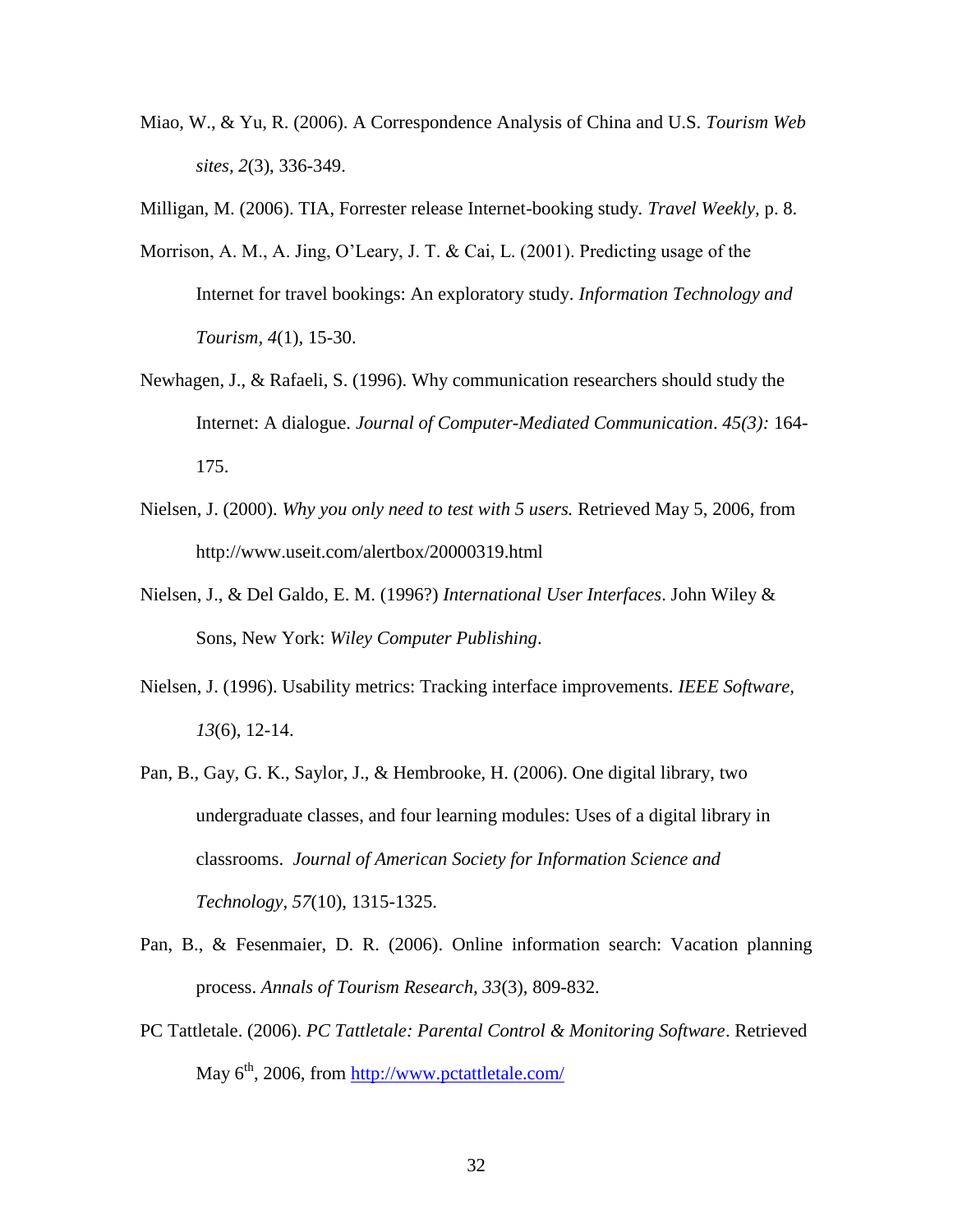- Petrick, J. F., Sirakaya, E. & Park, S. (2004). Texas Travel Advertising and Literature Fulfillment: Fiscal Year 2003, *Annual Report for Texas Economic Development*, Market Texas Tourism (January 31, 2004).
- Philipp, S. F. (1993). Racial differences in the perceived attractiveness of tourism destinations, interests and cultural resources. *Journal of Leisure Research, 25*, 290-304.
- Ramey, J., & Boren, T. (2001). *Keep them thinking aloud: Two ways to conduct a verbal protocol and why it matters.* Las Vegas, Nevada: Usability Professional Association 2001 Annual Conference.
- Reisinger, Y., & Turner, L. (1997). Cross-cultural differences in tourism: Indonesian tourists in Australia. *Tourism Management, 18*(3), 139-147.
- Reisinger, Y., & Turner, L. W. (2002a). Cultural differences between Asian tourist markets and Australian hosts, Part 1. *Journal of Travel Research, 40*(3), 295-315.
- Reisinger, Y., & Turner, L. W. (2002b). Cultural differences between Asian tourist markets and Australian hosts: Part 2. *Journal of Travel Research, 40*(4), 374-384.
- Rompf, P., DiPietro, R.B., & Ricci, P. (2005). Locals' involvement in travelers' informational search and venue decision strategies while at destination. *Journal of Travel and Tourism Marketing, 18*(3), 11-22.
- Seddighi, H. R., Nuttall, M. W., & Theocharous, A. L. (2001). Does cultural background of tourists influence the destination choice? An empirical study with special reference to political instability. *Tourism Management, 22*(2), 181-191.
- Shneiderman, B., & Plaisant, C. (2005). *Designing the user interface: Strategies for effective Human-Computer Interaction* (4th ed.). Boston: Pearson Education.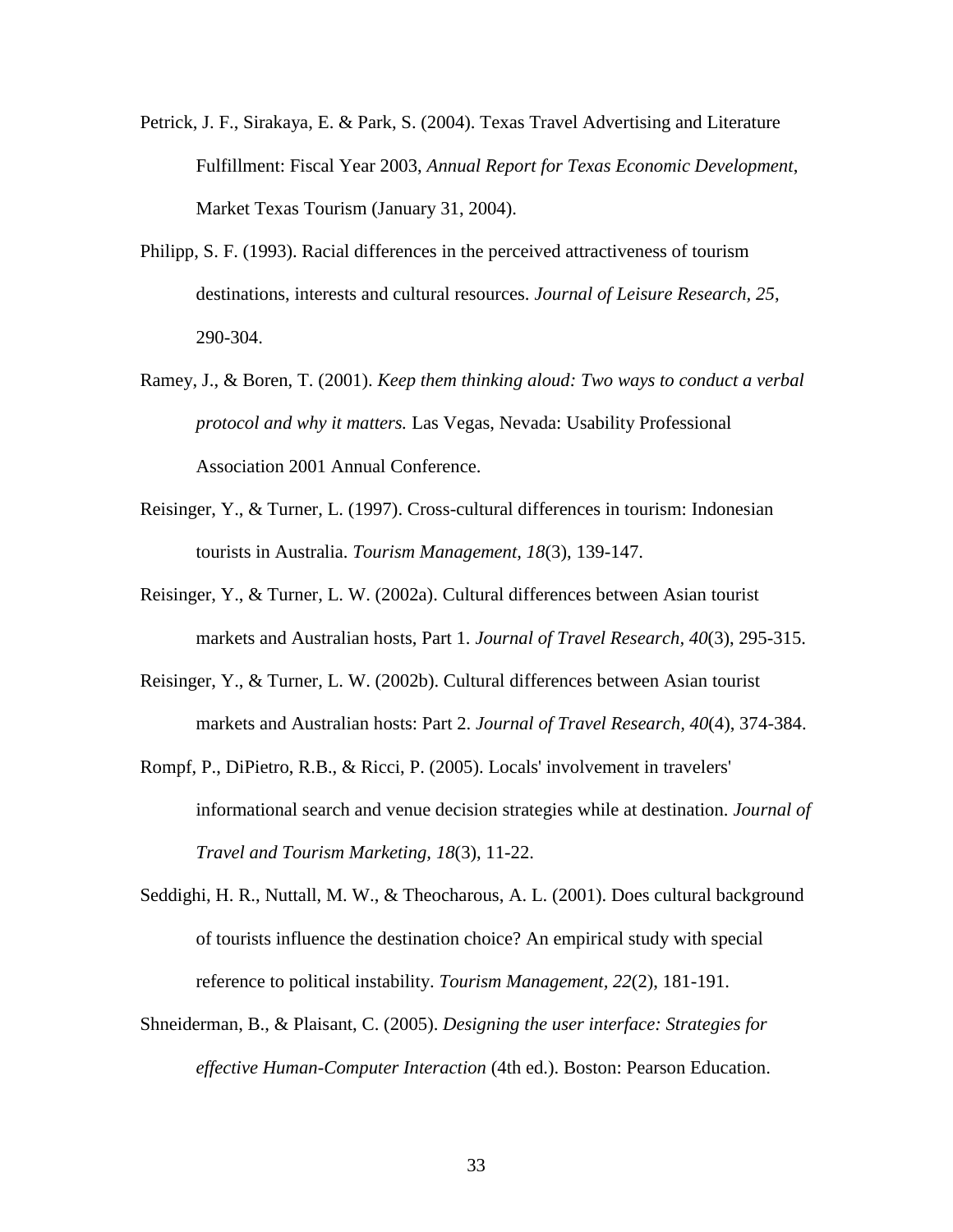Singh, N., Xhao, H., & Hu, X. (2003). Cultural adaptation on the Web: A study of American companies' domestic and Chinese web sites. *Journal of Global Information Management*, *11*(3), 63–80.

Standeven, J., & De Knop, P. (1999). *Sport tourism*. Champaign, IL: Human Kinetics.

- Straus, A. L. (1987). *Qualitative Analysis for Social Scientists*. Cambridge NY: Cambridge University Press.
- Sun, H. (2001). Building a culturally-competent corporate web site: An explanatory study of cultural markers in multilingual web design," *SIGDOC*, October 21-24, 2001, 95–102.
- TechSmith. (2006). *Camtasia Studio documentation*. TechSmith, Available Online at: http://wcarchive.cdrom.com/pub/bws/bws\_48/studioug.pdf.
- Tian, R.G., & Emery, C. (2002). Cross-cultural issues in Internet marketing. *The Journal of American Academy of Business*, *2002*(March), 217–224.
- Varadarajan, P. R. & Yadav, M. S. (2002). Marketing strategy and the Internet: An organizing framework. *Journal of the Academy of Marketing Science, 30* (Fall), 296-312.
- Vining, J., & Fishwick, L. (1991). An exploratory study of outdoor recreation site choices. *Journal of Leisure Research, 23*(2), 114-132.

Vogt, C.A. (1993). *The role of touristic information in the pre-trip experience*. Unpublished Dissertation. Champaign: University of Illinois at Urbana-Champaign.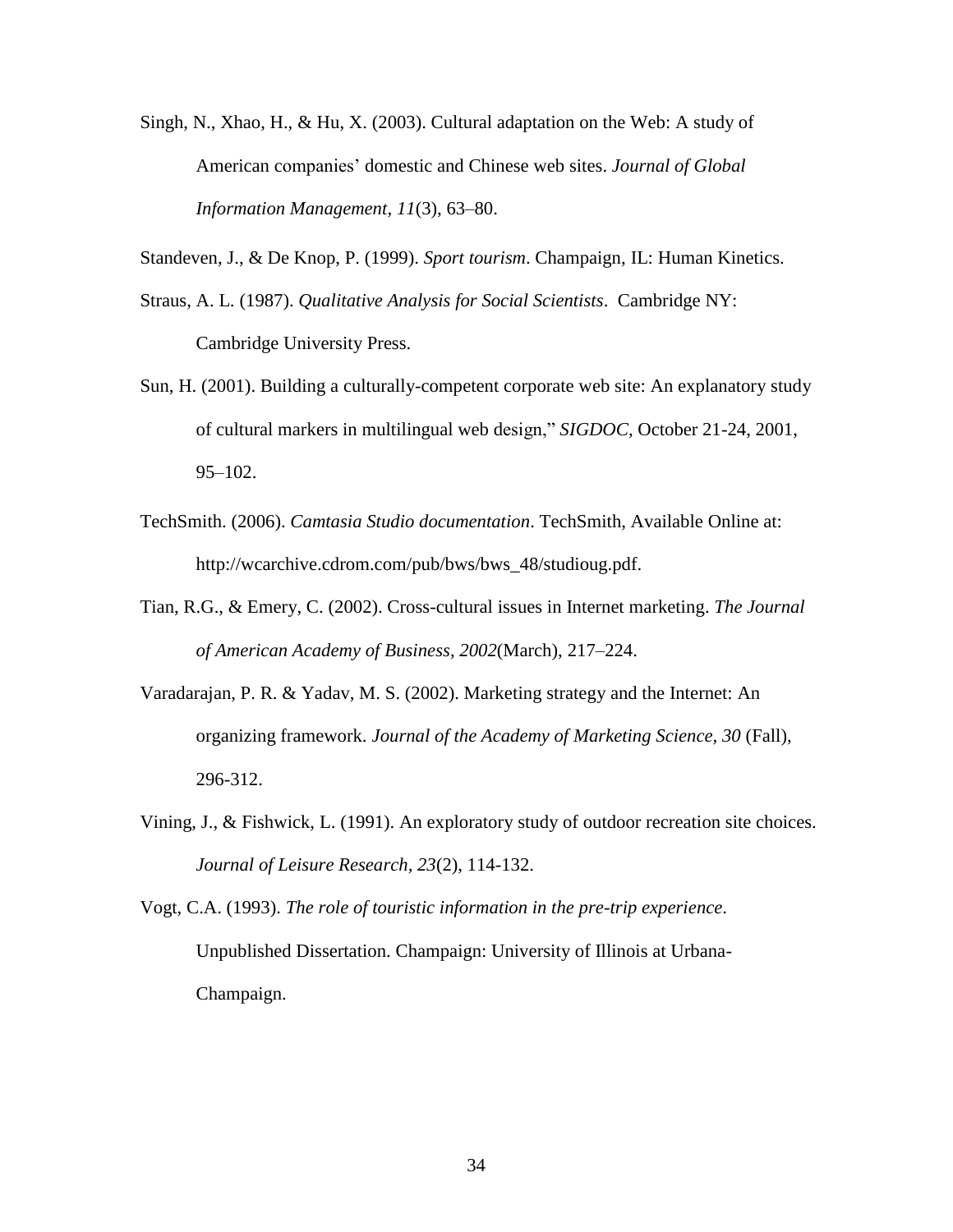- Wang, Y. & Fesenmaier, D. R. (2006). Identifying the success factors of web-based marketing strategy: An investigation of convention and visitors bureaus in the United States. *Journal of Travel Research*, *44*(3), 239-249.
- Werthner, H & Ricci, F. (2005). E-Commerce and tourism. *Communications of the ACM*, *17*(12), 101-109.
- Wright, C. (2007). *Global tourism soars, China set to surpass Spain* [Electronic Version], Retrieved Jan. 30, 2007, from <http://news.yahoo.com/s/afp/20070129> /wl\_asia\_afp/spaintourismtravel\_070129180242
- Xinhua. (2005). China's tourism hopes to develop further by using Internet. *People's Daily*, April 17, 2005. Retrieved Feb. 1, 2007 from http://english.people.com.cn/200504/17/eng20050417\_181441.html
- Yli-Jokipii, H. (2001). The local and the global: An exploration into the Finnish and English web sites of a Finnish company. *IEEE Transactions on Professional Communication, 44*(2), 104-113.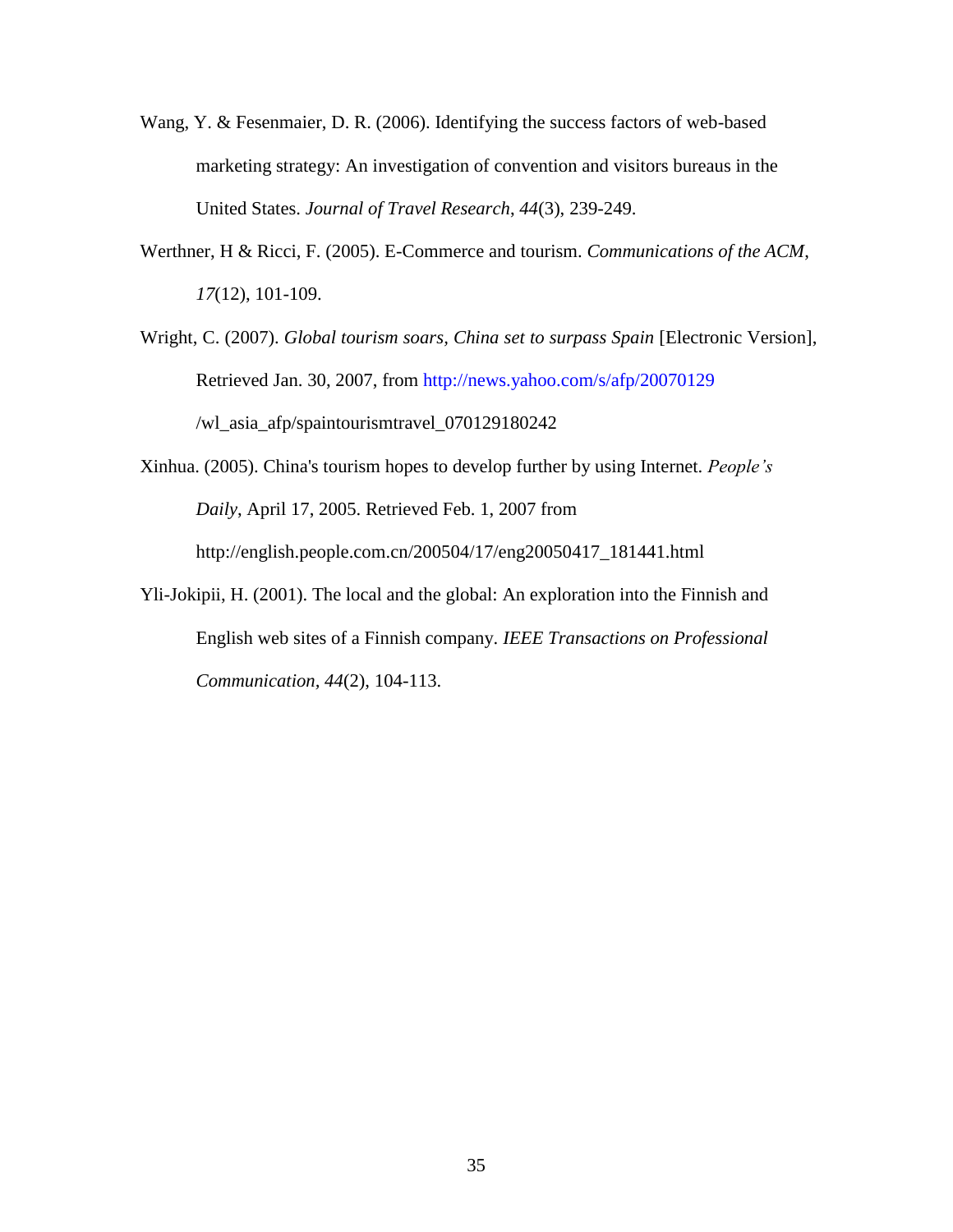| Satisfaction Item                                                             |     |                             |
|-------------------------------------------------------------------------------|-----|-----------------------------|
|                                                                               |     | <b>Outcome Satisfaction</b> |
| I will need to find more information before I take the trip.                  | 1.5 |                             |
| The result of today's information search is satisfactory.                     | 2.2 |                             |
| The information search met my expectations.                                   |     |                             |
| I am confident about my travel plan.                                          | 3.1 |                             |
| I am ready to take the trip this winter.                                      |     |                             |
| The outcome of today's activities does not meet my initial expectations.      |     |                             |
| With respect to the outcomes of today's trip planning, I have many complains. |     |                             |
| <b>Process Satisfaction</b>                                                   |     |                             |
| I was satisfied with the information search today.                            | 2.3 |                             |
| I had a wonderful experience planning my trip.                                |     |                             |
| I was frustrated by looking for the information on the Internet.              | 3.3 |                             |

# Table 1. Satisfaction Measurements of Trip Planning to China

*\*1 being "Strongly Agree" and 5 being "Strongly Disagree" with the statement*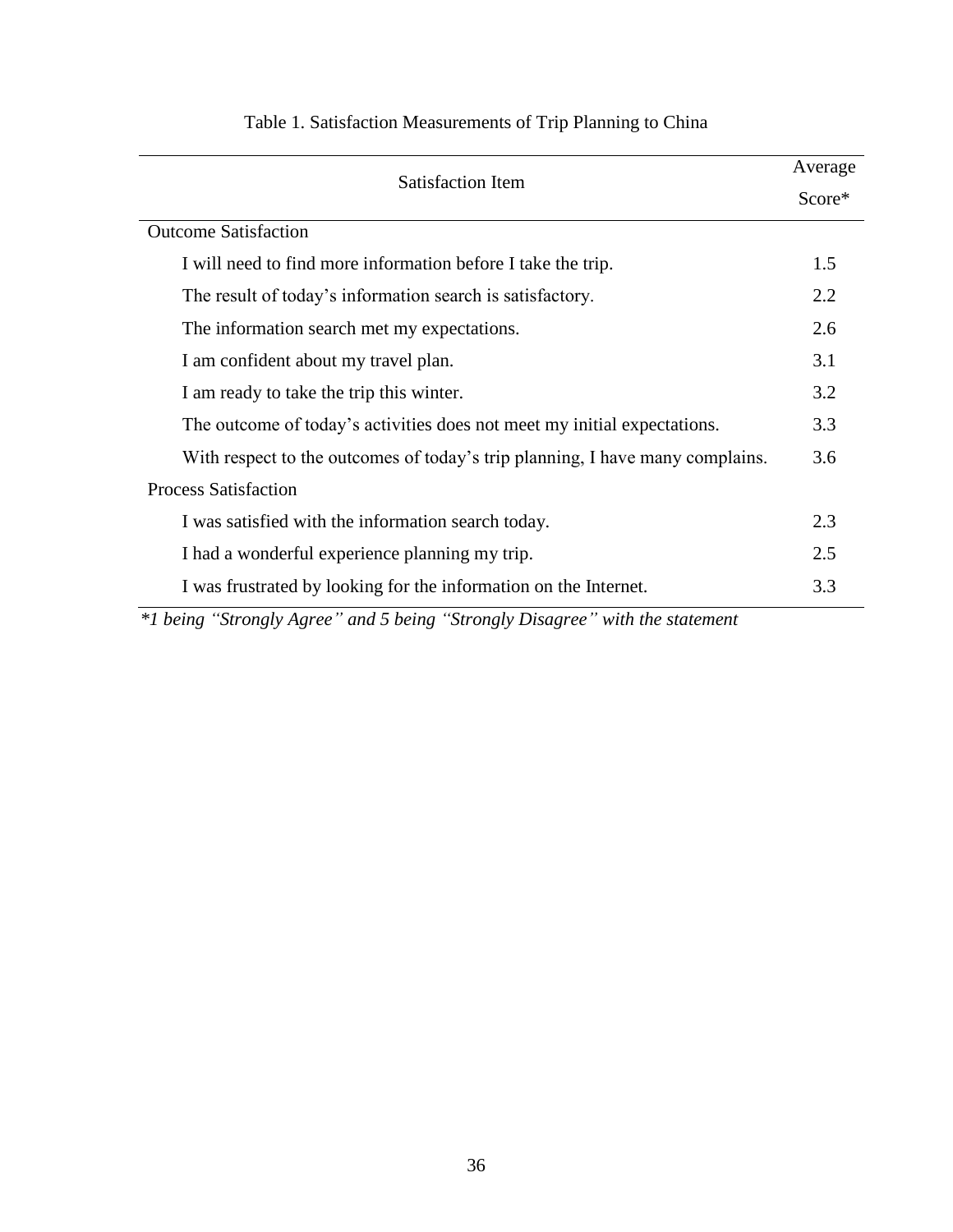| <b>Problem Category</b>                       | <b>Example</b><br>(Subjects' verbalization are in quotes)                                                          | <b>Times</b> |
|-----------------------------------------------|--------------------------------------------------------------------------------------------------------------------|--------------|
| <b>Non-Cultural Problems</b>                  |                                                                                                                    |              |
| 1. Mismatch of Mental<br>Models – Functional  | "still nothing just about the zoo. No zoo<br>hours or anything"                                                    | 23           |
| 2. Interface Problems                         | "looks like it is not really working"                                                                              | 12           |
| 3. Loading Very Slowly                        | "this web site is too slow"                                                                                        | 11           |
| 4. Navigation Problems                        | "this isn't getting me anywhere, I need links<br>and this isn't helping me any"                                    | 5            |
| Cultural-related Problems                     |                                                                                                                    |              |
| 1. Mismatch of Mental<br>Models – cultural    | "I really like to go to the country side and<br>see how people actually live today"                                | 22           |
| 2. Bias in Travel<br><b>Information Space</b> | Go back to Google, search for<br>"shanghai+restaurant+local", found out a lot<br>of Chinese restaurants in the US. | 13           |
| 3. Language and Customs                       | "Oh, that is a bunch of words that I am not<br>familiar with. We will go back."                                    | 12           |
| 4. Lack of Background<br>Knowledge            | "I do not even know why I am reading this. I<br>am sure it is all stuff I would have no clue<br>about."            | 11           |
| 5. Information Overloading                    | "they have lot, holy cow, they're not listed by<br>city, that'd make it easier"                                    | 8            |
| <b>Total</b>                                  |                                                                                                                    | 117          |

Table 2. Types of Usability Problems